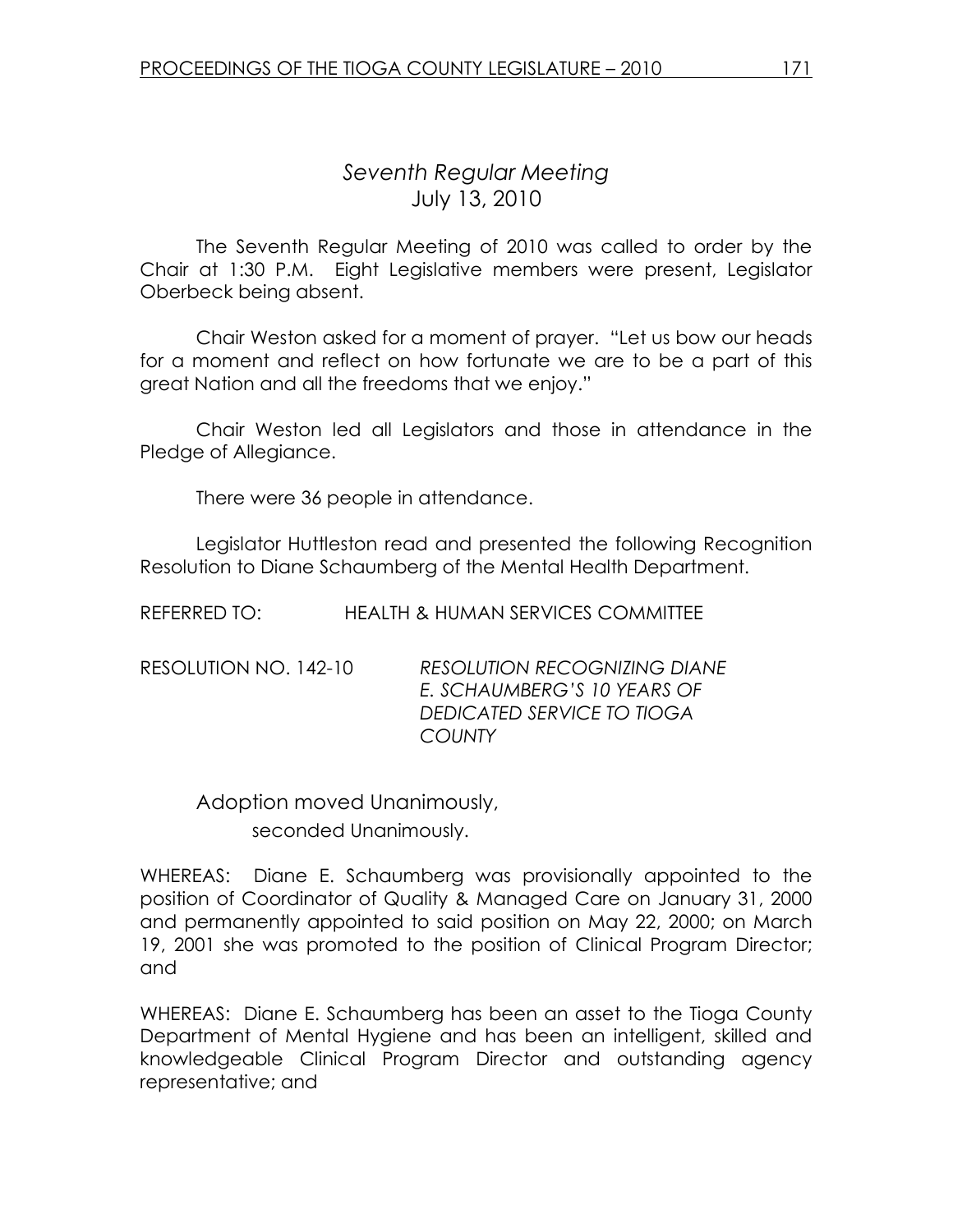WHEREAS: Diane E. Schaumberg has been dedicated, loyal, fair and just in the performance of her duties and responsibilities during the past 10 years and is well-respected by consumers, co-workers, and her colleagues throughout Tioga County for her calm and thoughtful approach to difficult situations; and

WHEREAS: She has used her extensive knowledge to collaborate with department employees and community agencies to advocate for Mental Hygiene clients; and

WHEREAS: Diane E. Schaumberg will retire on July 30, 2010; therefore be it

RESOLVED: That the Tioga County Legislature, on its own behalf, as well as on behalf of the citizens of Tioga County, expresses sincere gratitude to Diane E. Schaumberg for her 10 years of dedicated and loyal service to the residents of Tioga County; and be it further

RESOLVED: That this resolution be spread upon the minutes of this meeting and a certified copy be presented to this outstanding employee, Diane E. Schaumberg.

## CARRIED UNANIMOUSLY

 Legislator Huttleston spoke. "I would like to say you are probably going to retire up to Pickle Hill right. If you have not been around the triple cities or up in Broome County, the Hill Crest area is known as Pickle Hill. I do not know what the reason was, was there a pickle factory there? There was a pickle factory there years ago, but if you have been in the business that I am in, the appraisal business, you know it is called Pickle Hill by old timers. Diane is going to retire soon to Pickle Hill."

 Sue Romanczuk-Smelcer, Community Services Board Director, spoke. "I just also wanted to say thank you to Diane for not only her 10 years of service in Tioga County, but she has a long and distinguished career in health and human services dating back to working at Social Services in Broome County, Catholic Charities where she ran an adolescent group home. She worked with Drug and Alcohol in Broome County and then came here and has provided excellent services for our agency. Again, I just want to thank you and we wish her well, a job well done."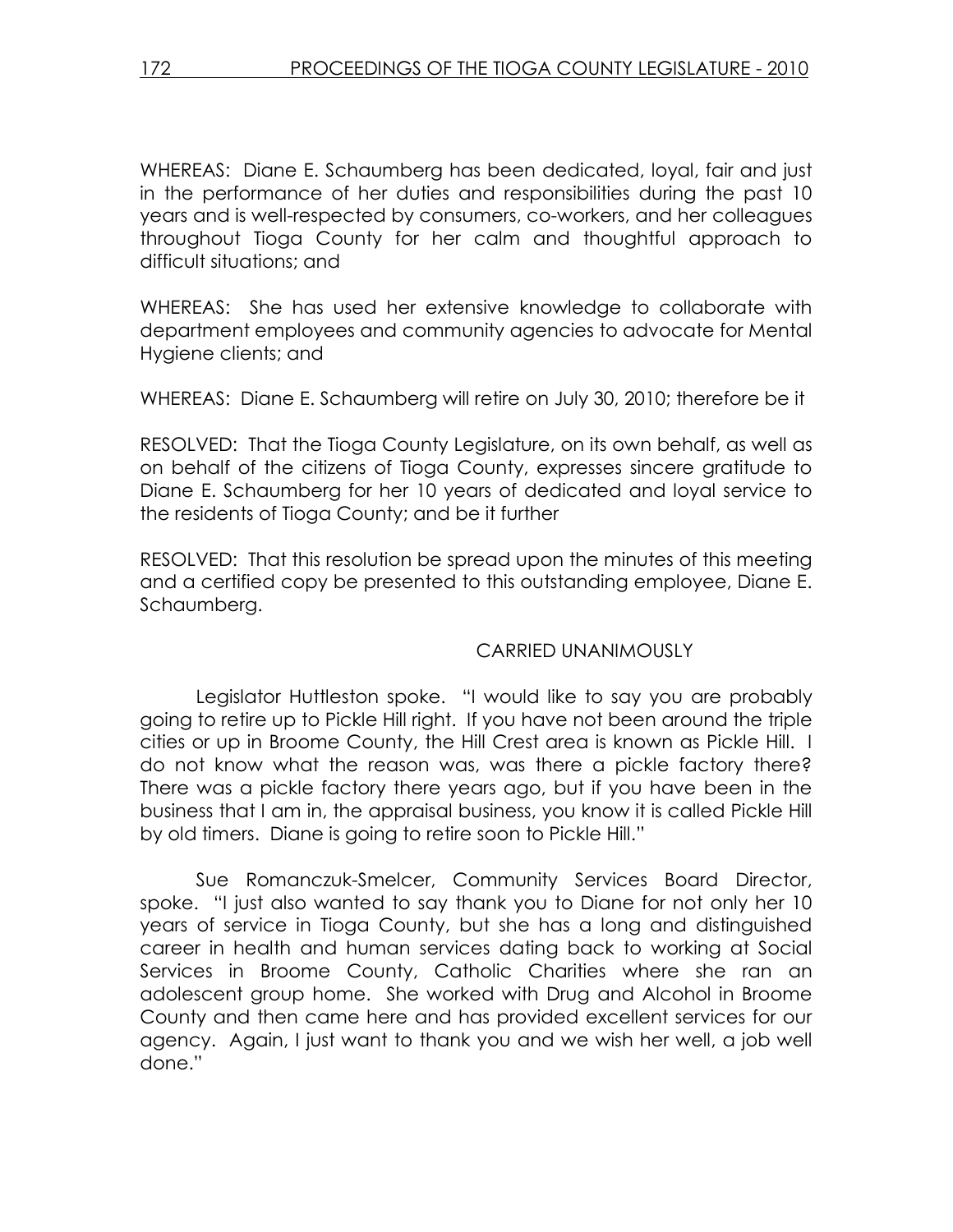Diane Schaumberg spoke. "Thank you very much. It has been a pleasure working for Tioga County for the last 10 years. Thank you."

 Dick Cary, Supervisor Town of Barton, had privilege of the floor. "I am here representing the Town of Barton, as well as the Mayor for Waverly who I do not believe is here. This sales tax, changing the percentage, that just does not work. We do not waste money. There is an indication that we can find some ways of saving money. This is where I think over the years maybe you people have not done your due diligence. In our Town workers pay 20% of their health insurance and we do everything, we changed the retirees health insurance. We cover them well, but we saved a pile of money. There has got to be ways that you can cut without affecting services to a great deal.

 "This is what I would like to have you look at and also there has got to be other ways, Mr. Weston indicated there are other ways that this shortfall can be filled, but I would say negotiate your contracts with your union representatives. You have got to be tougher. There is no reason that people should not have to pay a little bit more of their health insurance. People have got to start thinking of the taxpayers. There are a lot of people who cannot even pay their property tax. We have to got to start thinking of the taxpayers. Right now government jobs are the best jobs because they get a pay raise every year. Private enterprise it can go on for two or three years without any raise at all in these tough times. We have to get in the real world. Hopefully you will see the light to just forget about taking our sales tax away. Thank you."

 Lewis Zorn, Supervisor Town of Tioga, had privilege of the floor. "Good afternoon Legislators. I want to say that I fully agree with Mr. Cary. Last Friday morning when I went out to the paper box and got the paper I was truly appalled, actually I was outraged. Number one, as being the Town Supervisor of Tioga, representing approximately 4500 people, why I had to find out about the issue coming up for a vote today on a public hearing, August 5<sup>th</sup> I believe, through the newspaper.

"There are a few other issues in here, number one is I do not take kindly to being judged as wasting money in our budget. If anybody has ever sat in on one of our budget meetings, my Board is all here, they will attest that we spend a lot of time on our budgets. We do not waste money. I quickly made some phone calls that morning and found that everybody I talked to, being four or five other Supervisors and other towns people, that they knew nothing about this either. I just feel that maybe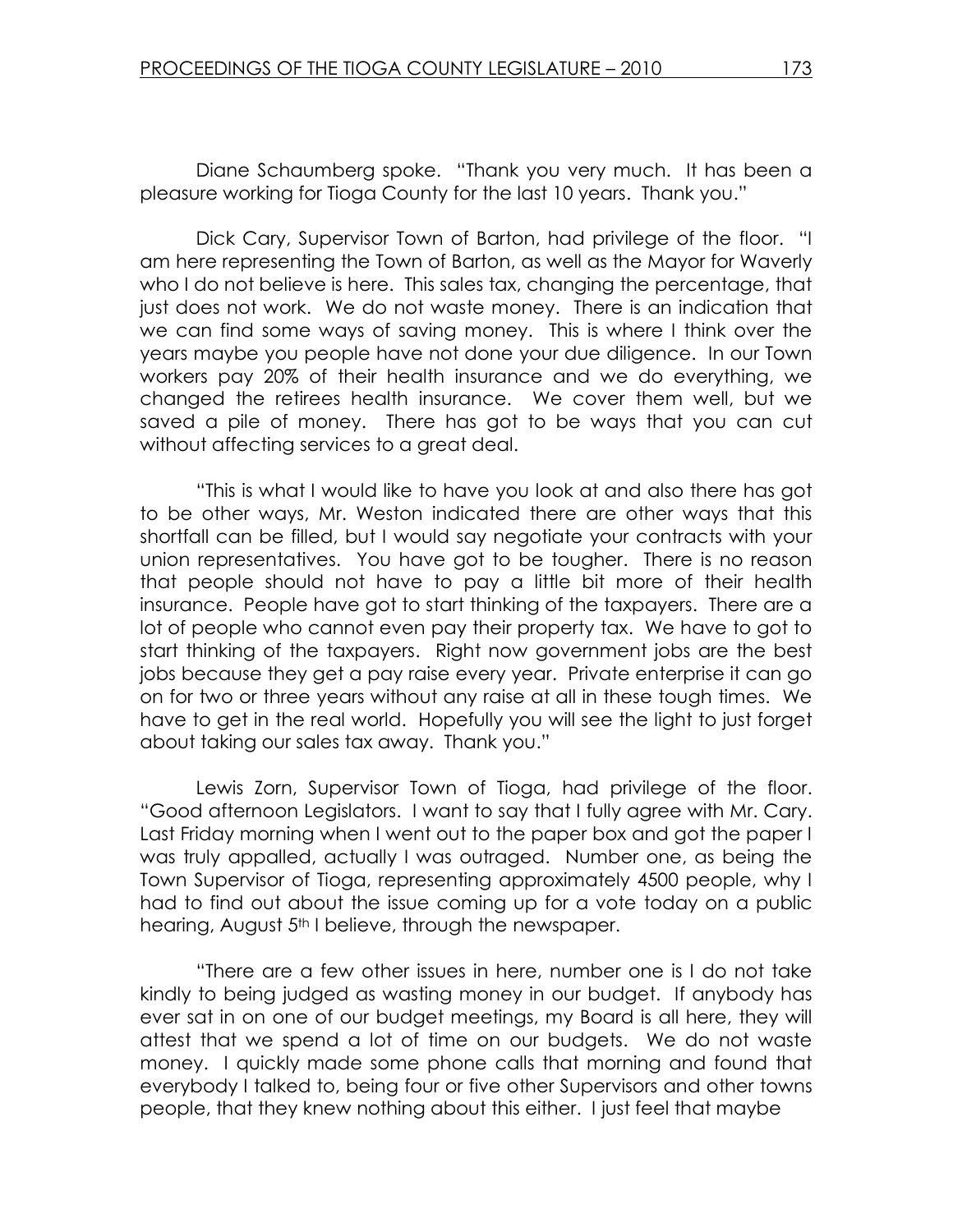we are not in touch as much as we need to be. I think the Towns need to know about this. I do not know about you, but I think this is very important and when it is in the headlines of the paper and we do not know anything about it that makes me mad, but I just want you to know that I will not support any Legislator that supports that vote. I think we should know about this before it comes out in the paper. That is one of my biggest issues with it. Thank you."

 Bob Bell had privilege of the floor. All we ever hear at the local level is consolidation. In my opinion we attack consolidation at the wrong end of the cow. I want to see consolidation in Washington. I want to see consolidation in Albany and I want to see consolidation in Tioga County Government. Mr. McEwen was quoted in the paper saying that any Legislator who voted against the cut in sales tax had better have their own plan to raise 1.4 million. Well anybody that knows me knows that I am a conservative and I think we have to darn much government already. I would like to throw some, three suggestions on the table for you to think over.

 "I hold in my hand a picture of the Tioga County Sheriff's Department taken in 1960. Paul Taylor was the Sheriff and there were 17 people working in the Sheriff's Department, and geographically the County is the same size now as it was 50 years ago. I look at a county budget and I ask myself what do all these people do that work in the Sheriff's Department, and I count the number of county cars out behind the welfare building and I ask myself where do all these cars go.

 "The second suggestion I will make is that back in the early 90s we had to create an Economic Development Department in this County so they could bring in federal and state grants, they would do a much better job than the Chamber of Commerce, but over the years I have watched a lot of taxpayer dollars wasted in tourism grants, agricultural grants, and just last year a proposal to consolidate town highway departments. Now fortunately there were some Town Boards in this County that had the wisdom to vote no that we are not going to participate in that program because they saw the folly of it. They were already trading work with neighboring towns. I believe they call that consolidation.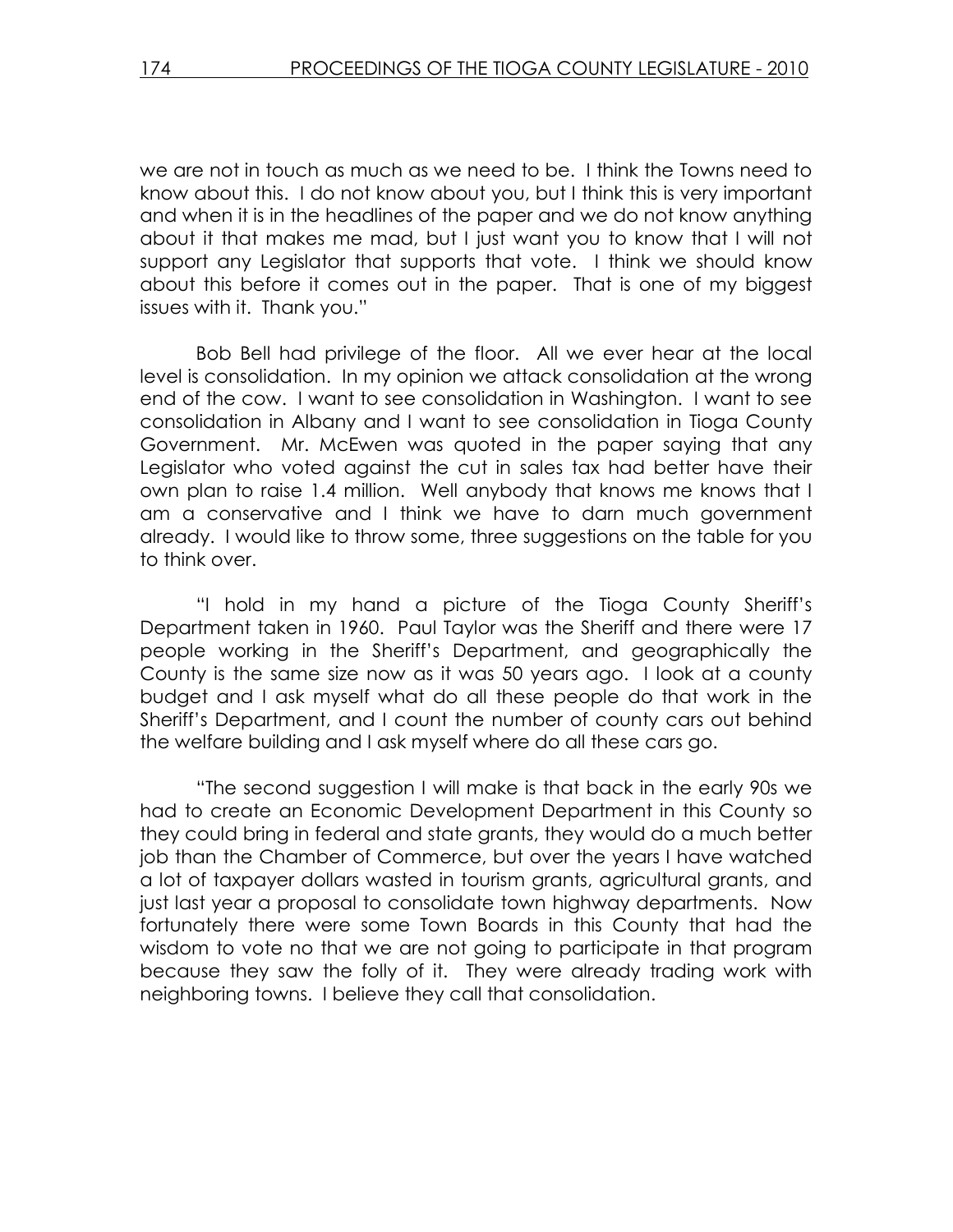"This third point, there are County trucks going up state roads and town roads, and they are all burning \$3.00 gas, fuel. It seems to me it would be logical to turn over 90 miles of County road to the nine Towns in this County and eliminate the Highway Department. I will sum up by saying that I hope when you get to page 14, the resolution to set the date for this public hearing on cutting the sales tax, you vote it down because next year all nine of you people are up for Election and you jam this down the throats of the citizens of Tioga County the way Obama did Obama Care and I am not a betting man but I almost bet the farm will see some new faces here a year from now. Thank you."

 Esther Woods, Mayor Village of Nichols, had privilege of the floor. "I just come to say that I am also not very happy about the tax cut from one-third to one-quarter. We just recently passed our budget in June and if this kind of takes effect immediately with a reduction in sales tax we are going to be short. We have already had to increase our taxes this year for the Village residents and if you short us now we cannot go back, and so now somewhere we have got to come up with the shortfall in our budget. That is kind of hard to do on a small Village, we only have 200 residents or 200 homes in the Village, and to try and now come up with this shortfall of money, where are we going to come up with this? The sales tax that we receive is a third of our budget. That is a big chunk of change for us. To me I am just not happy with this. I understand that you guys are short on your budget, but as Legislators you guys have to do some creative thinking and budget cutting yourselves.

 "We took a pay cut ourselves, the Village Board, we took half. We pretty much work for nothing, which is fine, we are for the benefit of all the residents in the Village, but we already cut our salaries. We are at a bare bones right now. I do not know where we could cut to come up with the difference that you guys want to take from us. I am just not going to support this at all, any of this tax cut. With the public meeting I see it is August 5<sup>th</sup> at 1:00 o'clock in the afternoon. Working individuals at 1:00 o'clock in the afternoon have jobs. I have a job. I had to take a day off today to come here for this and I do not see how you can have a public meeting at 1:00 o'clock in the afternoon when people work. I kind of think it should be held in an evening session so that the public can come because this is a huge impact for all the Towns and Villages, and I think everybody should have the opportunity to come. I definitely just want to say I do not support this. We just do not have the money in our budget, it is a third of our budget. Thank you."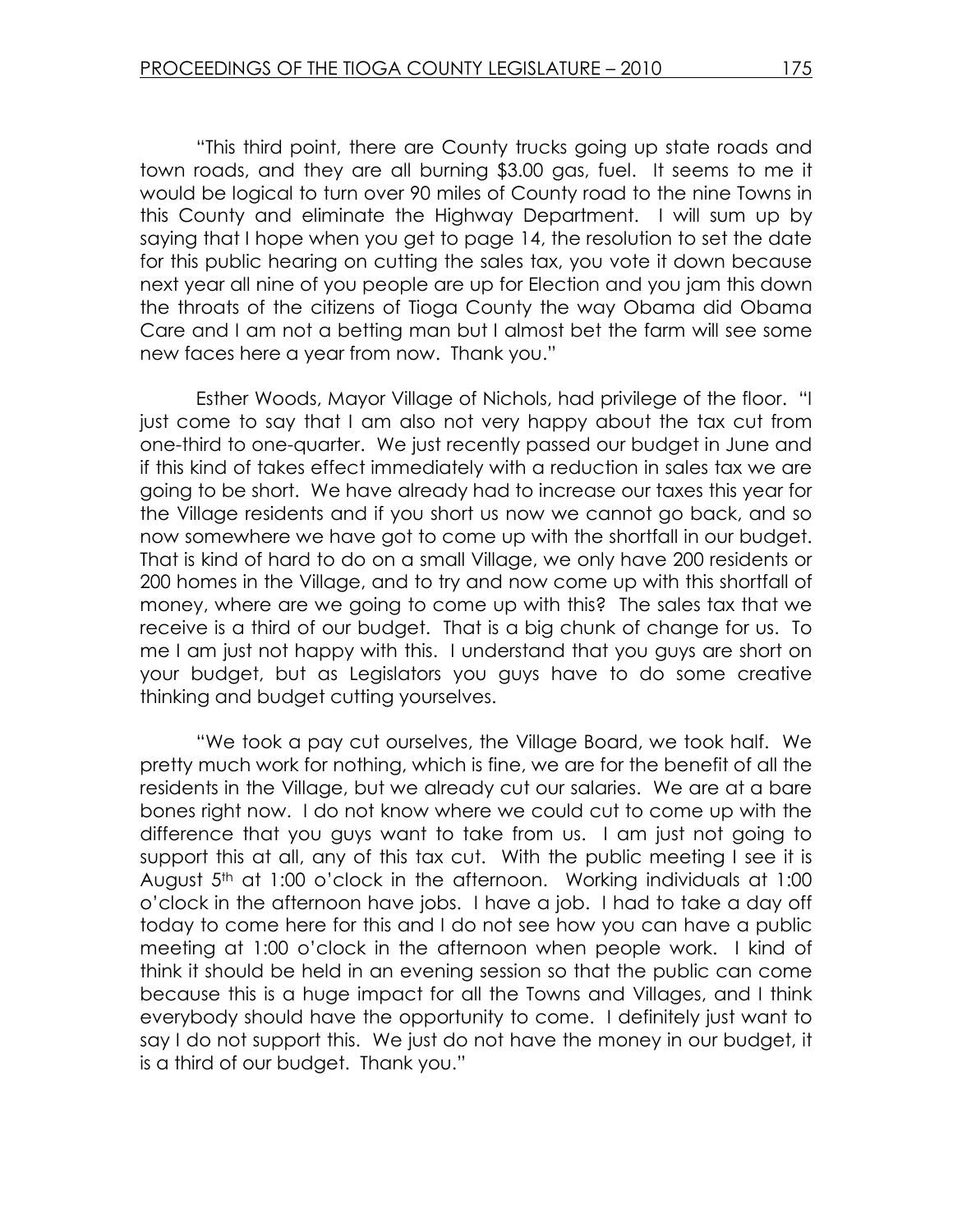Joe Albrecht had privilege of the floor. "I will share some enlightening news for the Legislature. There is a website on the Internet which indicates unfunded mandates that are transferred to the States. It is about 52 pages long. I will take care of looking for unfunded mandates from the past. If under the current situation where the cutback in federal aid relative to Medicaid occurs, I think that would be extremely important for the public to know when and if it happens.

 "Secondly, I think all members of the Legislature should be in attendance and involved in discussions in Legislative activity relative to mineral leases and utilization in the County. There was an article in the paper this morning about members of a Legislature being excluded from discussions and activity. I disagree with that. I think elected members of a governing body should be in attendance because they are serving at the behest of the public.

 "Thirdly, I would like people to consider measuring the carbon dioxide content of the air in your automobile because I think in this weather you open the door, you get inside it is extremely warm and I never knew why until recently relative to global warming it must be the carbon dioxide content of the atmosphere in your car that makes it so warm. This is tongue and cheek. It does have far reaching ramifications, i.e., to the ozone layer. Global warming, carbon dioxide, and a number of other things tend to be misrepresented and when people in higher places can give me the answer to the increased temperature of the inside of my pickup truck in terms of carbon dioxide content I will be impressed. Until that point I am going to be very skeptical relative to the raise in the temperature inside my truck is as high as it is. I thank you very much."

 Chris Bonner had privilege of the floor. "They got the greatest scam artist going, Bernie I made off with your money Madoff in jail. Before him there was Ponzi, but you see the greatest scam going is government. They are sucking us dry. You want us to spend money, why are you taking it all from us? Why are you sending all our jobs overseas? This is documented. The government, these politicians, I do not care if they are democrats, that is just a name, or republicans, it does not mean a thing. They are being scammed, just like everybody else. They are sending your jobs overseas by design. The bankers, the guys that got the money, they are the ones that are putting you birds back in. Look at Bird, I saw Mr. Bird coming down there before he died. He had two canes walking like this, 90 some odd years old, what he is doing on there? I do not think his brain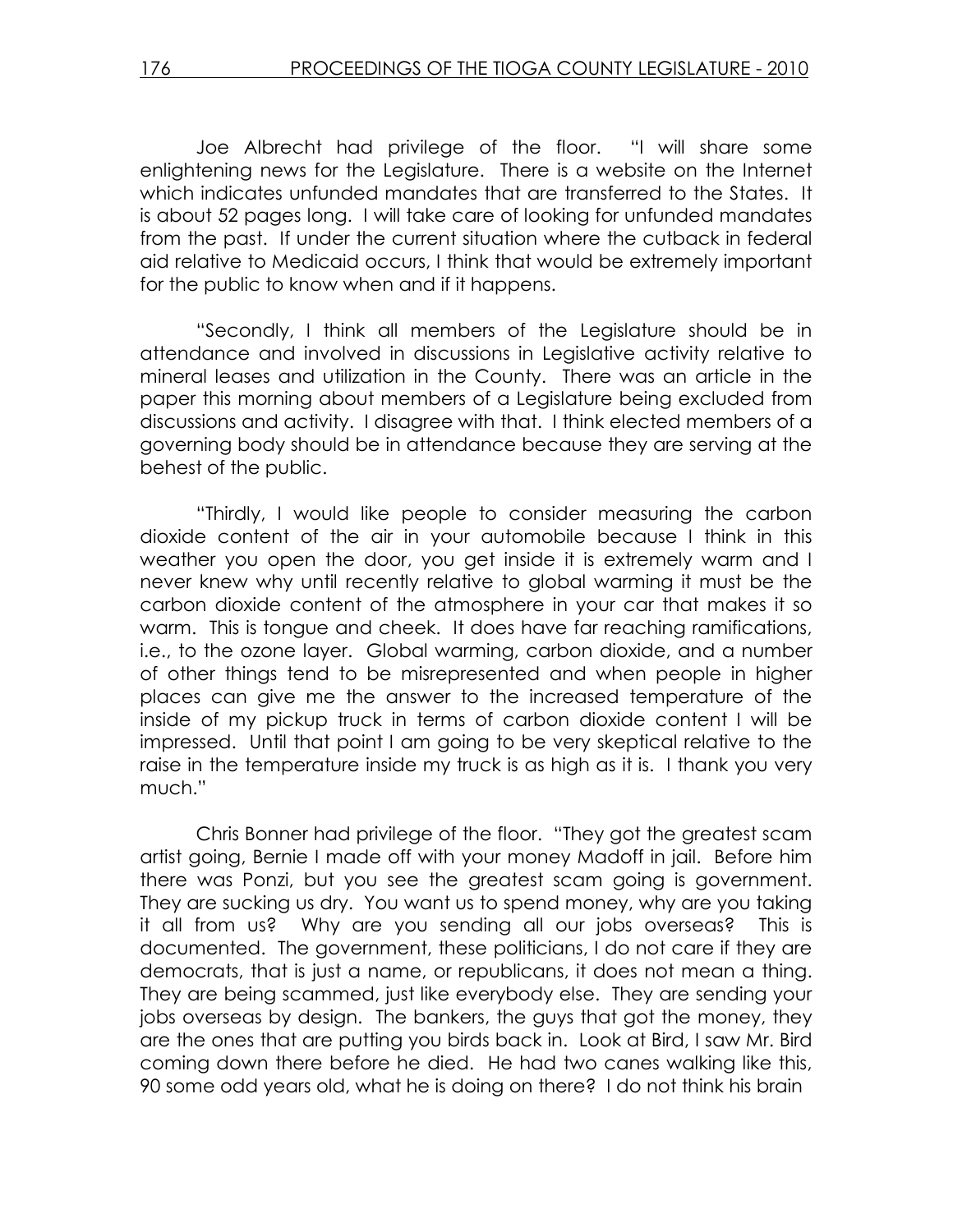is functioning, but he is still in there and he brought money to West Virginia for a Coast Guard. West Virginia does not have any water. I wonder how that happens. What do they do with all that money?

 "Now there are only three documents in my opinion that has given the average guy anything. One is your Bible, the Declaration of Independence, your Constitution, and your Bill of Rights. These are the only things that gave the average guy Joe and Jane any little thing. The rest is all monarchs and your monarchs of the world are taking over your country. This country had to be destroyed from its creation because the monarchs of the world, the Kings, your Queens, were worried. Hey if this works we are going to be out of a job. We are going to have to go to work somewhere."

 James Branston, Supervisor Town of Nichols, had privilege of the floor. I was really surprised when Louie called me the other day, I could not believe, I had not read the paper yet that morning, and to see that in the paper without hearing it from our Representatives first I just could not believe that. As a matter of fact I have not had a representative at our Town Board meeting since the last election. I do not understand that either. We went through this just a few years ago and I thought that everybody pretty much understood how every Town Supervisor, every Village Mayor, and everybody in this County felt about this when you talked about taking it away from us before. I do not see where it helps the taxpayers one little bit. You are merely taking money out of drawer A and putting it in drawer B. It may help you to reduce the amount of taxes you have to raise to the public, but it does not help us because we have to turn back around and we have to pass it on to the people from our Towns and our Villages because we are going to have to raise taxes. There is no two ways about it.

 "Our sales tax revenues are already down. Last year I received \$207,882 and halfway through the year I am \$73,685 right now. The other thing I saw in there that I would like to have a clarification on if I could, is that you talked about that we got one-third of the sales tax revenue that the County gets and that you want to reduce it down to one-quarter. If you are talking about reducing it down to one-quarter, are you talking about reducing it down where we get one-quarter of the 4% or onequarter of 3%? Because unless it has changed, the last I knew Towns and Villages shared in only 3% when it was raised to 7.5% because of the jail and it was supposed to go back down and it never did, and of course we all knew that would not happen, but the Towns and the Villages did not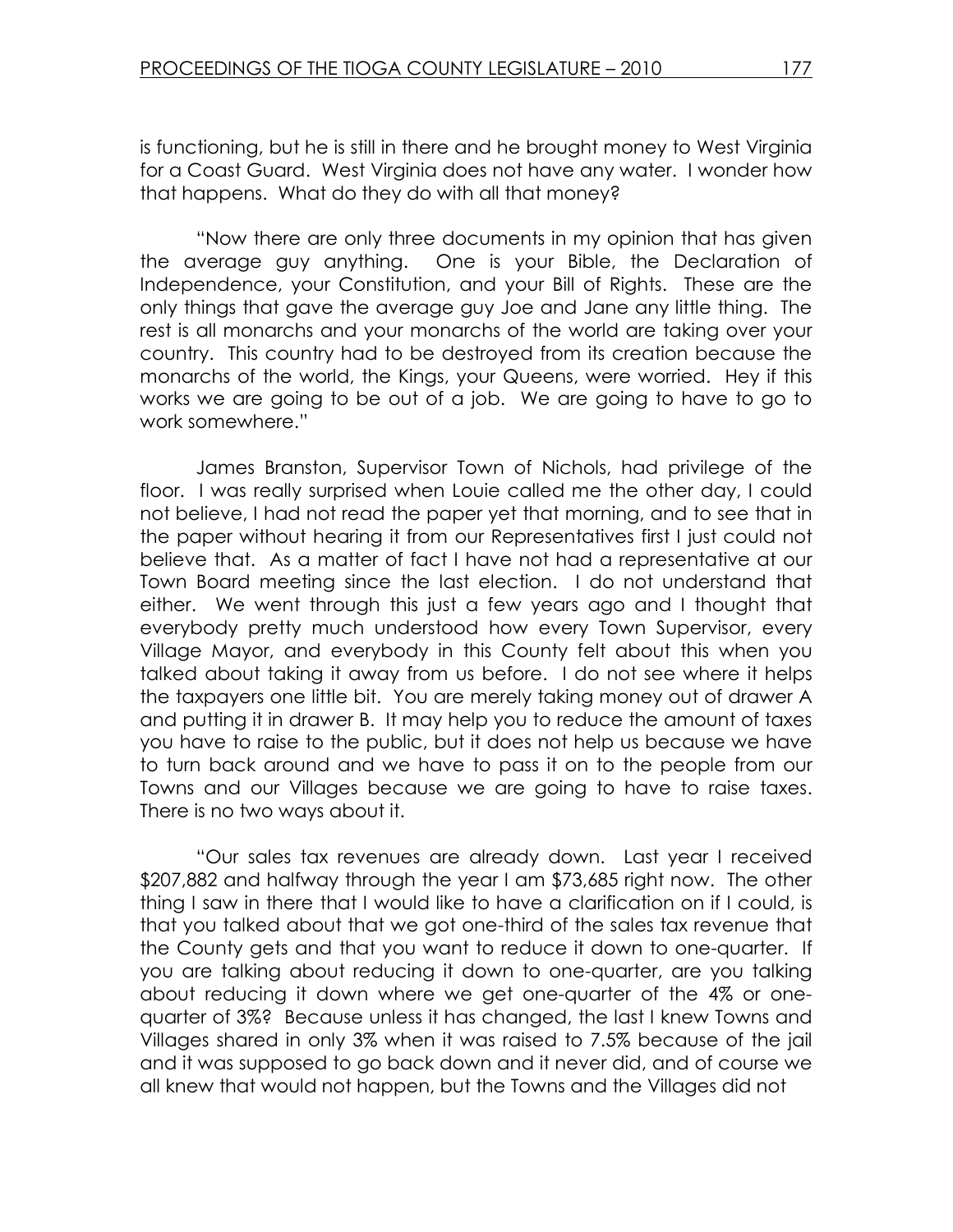share in that revenue, and when the loans were paid off for the jail we still did not share in that revenue, and when it went to 8% we did not share in that portion of the revenue anymore.

"I think that all you have to do is two things. One is to try and do a better job on the County's budget and try to find ways to either find new revenue sources or reduce your budget in some way, or have to raise taxes, but if you have to raise taxes then do the same thing that we do go to the people and tell the people we have to raise taxes because that is the only way we can balance our budget and that is the way we do it, that is the way you should do it. Not do the same thing to us that the State tries to do to you all the time, which is to take revenue away from the County. I hope that you will not let this go any further and that you certainly will not have a public hearing on it."

 Chair Weston spoke. "I would make one comment because sometimes there is misrepresentation in the public and sometimes there is misrepresentation in the newspapers and so on, that when we vote today it is going to be on whether we are going to set a public hearing. It is not whether or not we are voting in favor of a Local Law as a result of it. This is a very important difference in it because voting on the public hearing is the way that we are supposed to work. We have public hearings so we can hear what people have to say and then we vote on that, and just to do away with the public hearing is not hearing everyone if there are other people out there to hear. Therefore, as I say, please do not be confused by whether a person votes yes on the public hearing that they are going to vote yes on the Local Law."

| The list of audited bills was submitted and is summarized as follows: |  |
|-----------------------------------------------------------------------|--|
|-----------------------------------------------------------------------|--|

| A1010<br>Legislative Board<br>493.65<br><b>District Attorney</b><br>A1165<br>1,668.74<br><b>Assigned Counsel</b><br>A1172<br><b>Medical Examiners/Coroners</b><br>A1185<br>4,871.54<br>A1325<br>146.25<br><b>Treasurer</b><br>2,177.14<br>A1355<br>Assessments<br>509.35<br>A1410<br>County Clerk<br>Department of Motor Vehicles<br>A1411<br>44.58<br>3,312.85<br>A1420<br>Law<br>A1430<br>Personnel<br>556.70<br>84.29<br>A1450<br><b>Elections</b> | Code | Description | <b>Equipment Expense</b> |
|-------------------------------------------------------------------------------------------------------------------------------------------------------------------------------------------------------------------------------------------------------------------------------------------------------------------------------------------------------------------------------------------------------------------------------------------------------|------|-------------|--------------------------|
|                                                                                                                                                                                                                                                                                                                                                                                                                                                       |      |             |                          |
|                                                                                                                                                                                                                                                                                                                                                                                                                                                       |      |             |                          |
|                                                                                                                                                                                                                                                                                                                                                                                                                                                       |      |             | 23,385.42                |
|                                                                                                                                                                                                                                                                                                                                                                                                                                                       |      |             |                          |
|                                                                                                                                                                                                                                                                                                                                                                                                                                                       |      |             |                          |
|                                                                                                                                                                                                                                                                                                                                                                                                                                                       |      |             |                          |
|                                                                                                                                                                                                                                                                                                                                                                                                                                                       |      |             |                          |
|                                                                                                                                                                                                                                                                                                                                                                                                                                                       |      |             |                          |
|                                                                                                                                                                                                                                                                                                                                                                                                                                                       |      |             |                          |
|                                                                                                                                                                                                                                                                                                                                                                                                                                                       |      |             |                          |
|                                                                                                                                                                                                                                                                                                                                                                                                                                                       |      |             |                          |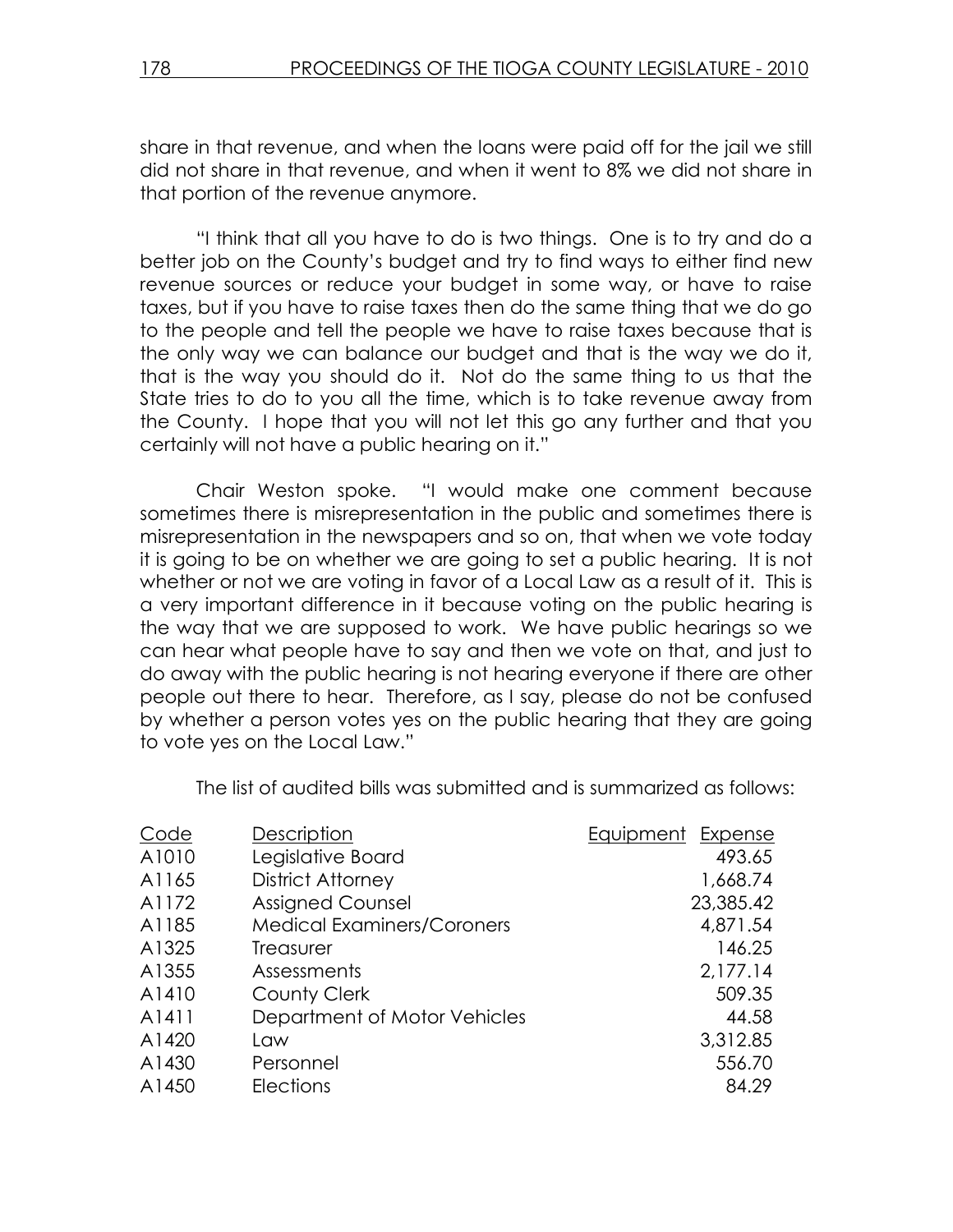| A1460                   | Records Management                       |          | 49.89       |
|-------------------------|------------------------------------------|----------|-------------|
| A1490                   | <b>Public Works Administration</b>       |          | 95.77       |
| A1620                   | <b>Buildings</b>                         |          | 53,542.94   |
| A1680                   | Information Technology                   |          | 8,828.88    |
| A2490                   | <b>Community College Tuition</b>         |          | 1,042.67    |
| A2960                   | <b>Education of Handicapped Children</b> |          | 191,363.69  |
| A3020                   | Public Safety Comm E911 System           |          | 5,049.94    |
| A3110                   | <b>Sheriff</b>                           | 672.97   | 13,791.24   |
| A3117                   | Sheriff LE07-1003-EOO Grant              | 5,210.75 |             |
| A3140                   | Probation                                |          | 932.50      |
| A3142                   | Alternatives to Incarceration            |          | 968.35      |
| A3146                   | Sex Offender Program                     |          | 8,766.67    |
| A3150                   | Jail                                     |          | 43,770.11   |
| A3315                   | Special Traffic Programs                 |          | 641.00      |
| A3410                   | Fire                                     | 1,765.96 | 2,781.58    |
| A3640                   | <b>Emergency Mgmt Office</b>             |          | 341.42      |
| A4010                   | <b>Public Health Nursing</b>             |          | 44,113.69   |
| A4011                   | <b>Public Health Administration</b>      |          | 4,264.17    |
| A4012                   | <b>Public Health Education</b>           | 1,189.99 | 5,867.73    |
| A4042                   | <b>Rabies Control</b>                    |          | 2,364.38    |
| A4044                   | Early Intervention                       | 506.87   | 38,674.53   |
| A4047                   | Handicapped Education Admin              |          | 41.91       |
| A4053                   | <b>Preventive/Primary Health Svcs</b>    |          | 391.56      |
| A4054                   | <b>Preventive Dental Services</b>        |          | 1,213.14    |
| A4064                   | <b>Managed Care-Dental Services</b>      |          | 13,494.74   |
| A4070                   | <b>Disease Control</b>                   |          | 3,869.08    |
| A4090                   | <b>Environmental Health</b>              |          | 8,592.46    |
| A4210                   | Alcohol and Drug Services                |          | 56,024.55   |
| A4211                   | Council on Alcoholism                    |          | 19,847.32   |
| A4309                   | Mental Hygiene Co Admin                  |          | 30,796.98   |
| A4310                   | <b>Mental Health Clinic</b>              |          | 160, 179.87 |
| A4315                   | <b>Mental Retardation</b>                |          | 4,604.24    |
| A4320                   | <b>Crisis Intervention Services</b>      |          | 47,080.63   |
| A4321                   | Intensive Case Management                |          | 3,942.37    |
| A6010                   | Social Services Administration           |          | 41,158.78   |
| A6422                   | Economic Development                     |          | 160.86      |
| A6610                   | Sealer Weights/Measures                  |          | 786.25      |
| A8020                   | Planning                                 |          | 85.48       |
| A9060                   | <b>Health Insurance</b>                  |          | 1,537.34    |
| <b>SOLID WASTE FUND</b> |                                          |          | 119,963.22  |
| <b>COUNTY ROAD FUND</b> |                                          |          | 40,529.16   |
| SPECIAL GRANT FUND      |                                          |          | 6,781.57    |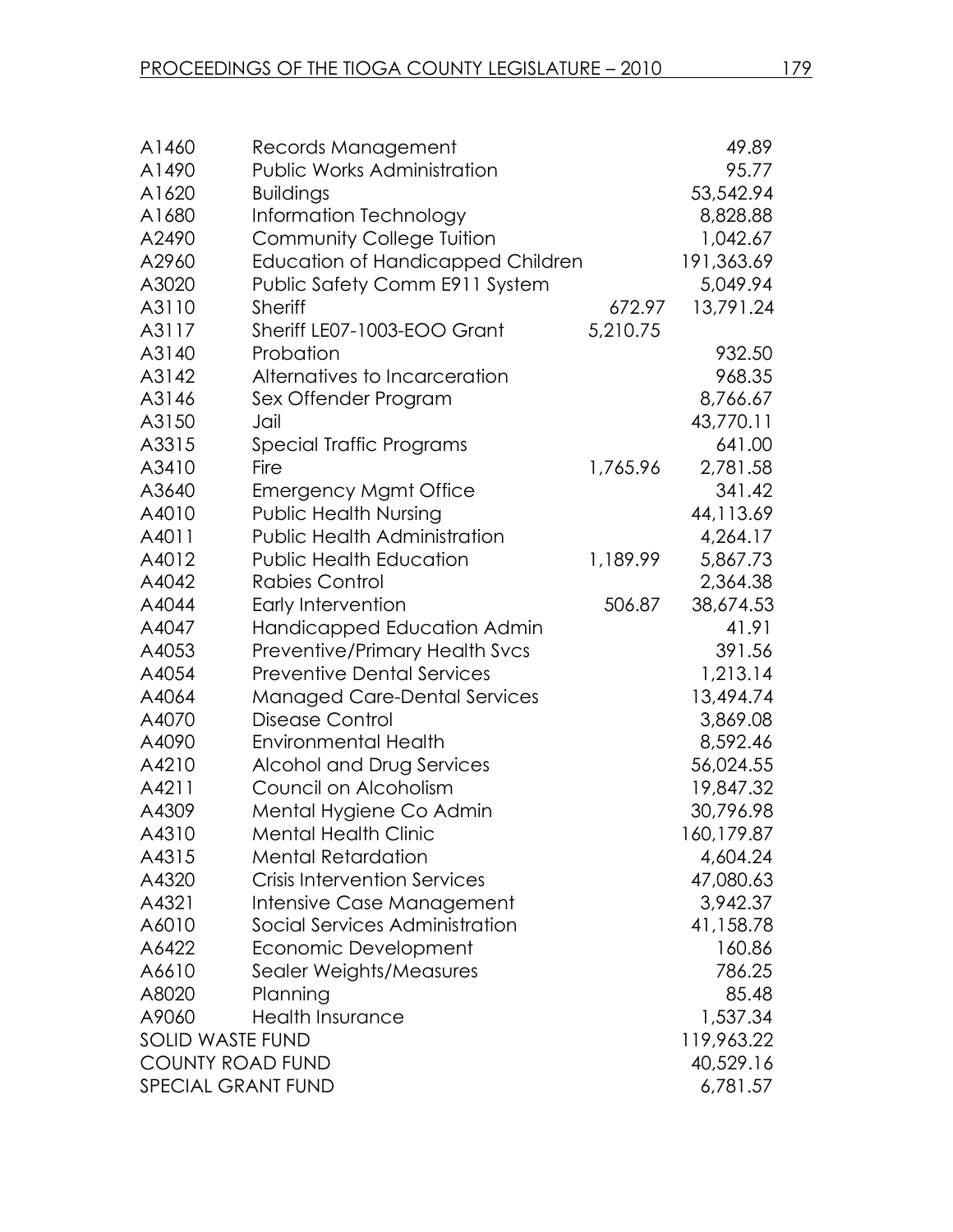| CONSOLIDATED HEALTH FUND | 45,143.41      |
|--------------------------|----------------|
| CAPITAL FUND             | 584,297,77     |
| WORKERS' COMP            | 3,733.00       |
| <b>GRAND TOTAL</b>       | \$1,688,103.89 |

Legislator Sullivan made a motion to approve the minutes of June 15, 2010, seconded by Legislator Monell, and carried.

Committee meeting reports are on file in the Legislative Clerk's Office and may be procured there by any interested person.

REFERRED TO: THE REFERRED TO: THE REFERRED TO:

RESOLUTION NO. 143-10 ERRONEOUS ASSESSMENT TOWN OF BARTON

 Adoption moved by Legislator McEwen, Seconded by Legislator Monell.

WHEREAS: An application for corrected tax roll indicates that property no. 303 assessed to Thomas R Blackman on the 2010 tax rolls of the Town of Barton is erroneous in that a Combat Veterans Exemption applied for in 1997 was never put on the assessment rolls; and

WHEREAS: An application for refund and credit of taxes has been submitted and approved for property no. 303 assessed to Thomas R Blackman in the Town of Barton for tax years 2008, 2009, and 2010 which were all paid to the tax collector in the respective year ; be it therefore

RESOLVED: That a refund of \$440.97 be issued to Thomas R Blackman for overpayment of the 2008, 2009, and 2010 taxes on property no. 303 in the Town of Barton; and be it further

RESOLVED: That the erroneous town tax of \$85.03 be charged back to the Town of Barton; and be it further

RESOLVED: That the erroneous solid waste tax of \$14.52 be charged back to the Solid Waste Fund; and be it further

RESOLVED: That the erroneous county tax of \$341.42 be charged to the proper account in the records of the County Treasurer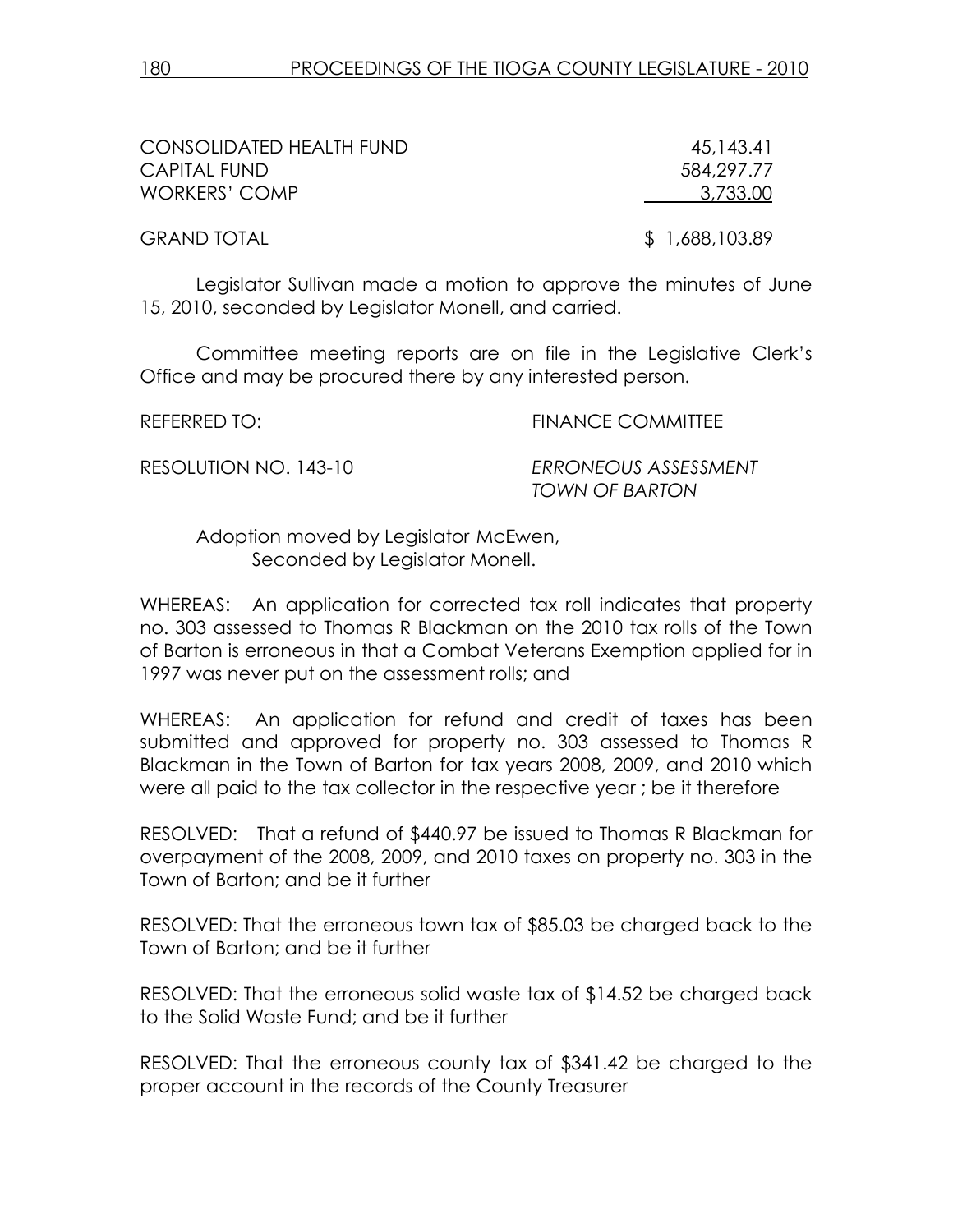Roll Call: Ayes 08 Noes 00 Absent 01 CARRIED

## REFERRED TO: HEALTH & HUMAN SERVICES COMMITTEE FINANCE COMMITEE

RESOLUTION NO. 144-10 APPROPRIATION OF FUNDS DEPARTMENT OF SOCIAL SERVICES

> Adoption moved by Legislator Huttleston, seconded by Legislator McEwen.

WHEREAS: Tioga County has been allocated \$37,258 in Summer Youth Employment funding; and

WHEREAS: Broome-Tioga BOCES has agreed to administer the program; and

WHEREAS: The program will allow twenty-seven (27) TANF-eligible youth in Tioga County to obtain employment from July 12, 2010 through August 19, 2010; therefore be it

RESOLVED: That Tioga County accepts and allocates \$37,258 for the Summer Youth Employment program in Tioga County as follows:

| From: A4610.00 Federal Aid: Administration | \$37,528 |
|--------------------------------------------|----------|
|                                            |          |

To: A6010.40.140 Contracting Services \$ 37,528

 Roll Call: Ayes 08 Noes 00 Absent 01 CARRIED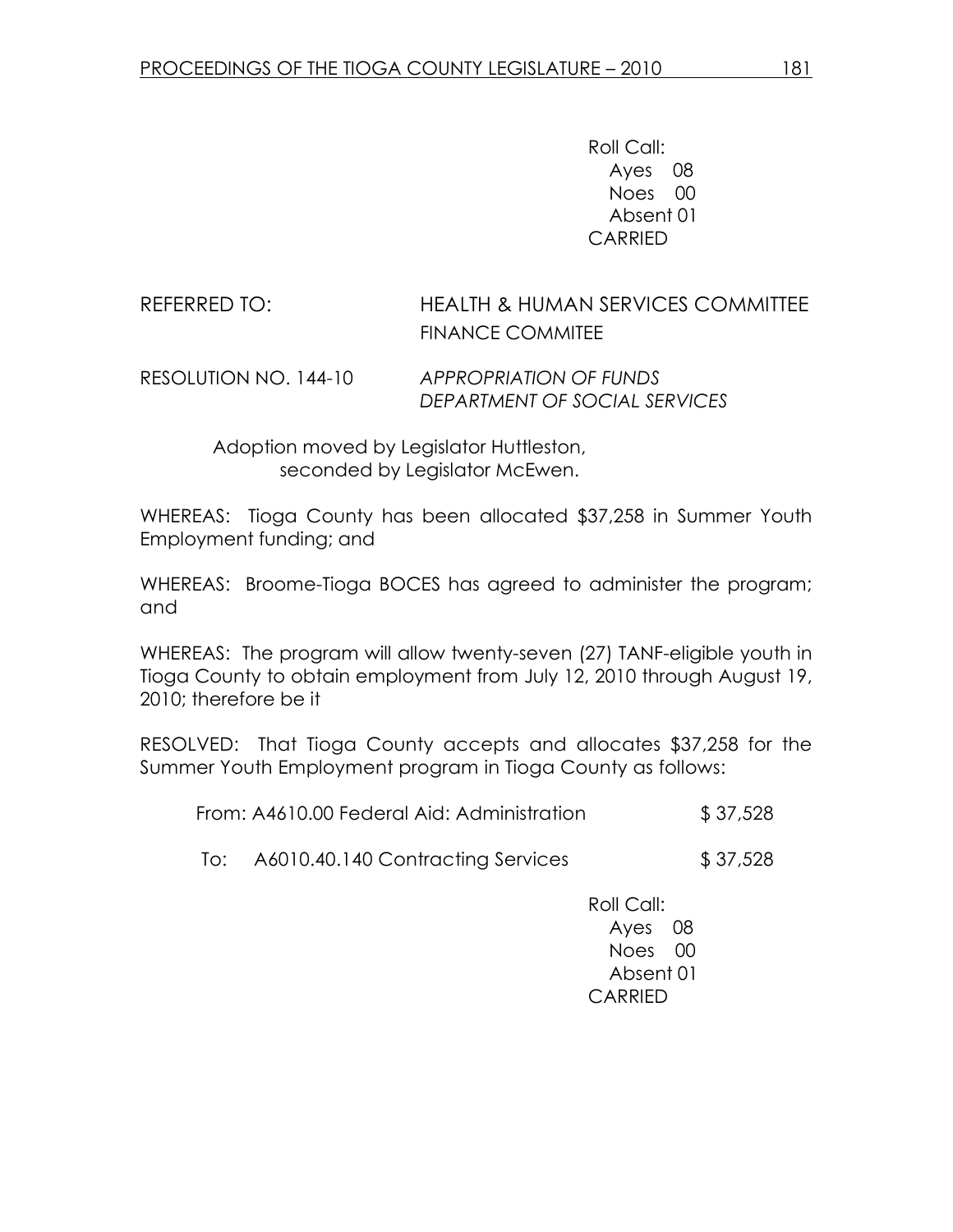REFERRED TO: The South of the PUBLIC SAFETY COMMITTEE FINANCE COMMITTEE

RESOLUTION NO. 145-10 AUTHORIZE THE TRANSFER AND APPROPRIATION OF E911 FUNDS

 Adoption moved by Legislator Sauerbrey, Seconded by Legislator McEwen.

WHEREAS: The Sheriff's Office E911 Communications Center is the primary answering point for all E911 calls; and

WHEREAS: The equipment used to receive calls will be discontinued and unserviceable in the near future, thereby requiring the acquisition of new equipment; and,

WHEREAS: The Sheriff has accepted a Sales Quote from Tri-County Communications of Binghamton, Inc. in the amount of \$264,412.73 for the purchase of this equipment; and,

WHEREAS: Funds are available in the Appropriated Reserve for the specific purpose of supporting the operations of the E911 center, therefore be it

RESOLVED: That the following sum be transferred as follows for the purpose of purchasing this E911 equipment.

From: Appropriated Reserves A511 \$264,412.73

To: Enhanced E911 Account - A3021.20.621 \$264,412.73

Roll Call: Ayes 08 Noes 00 Absent 01 CARRIED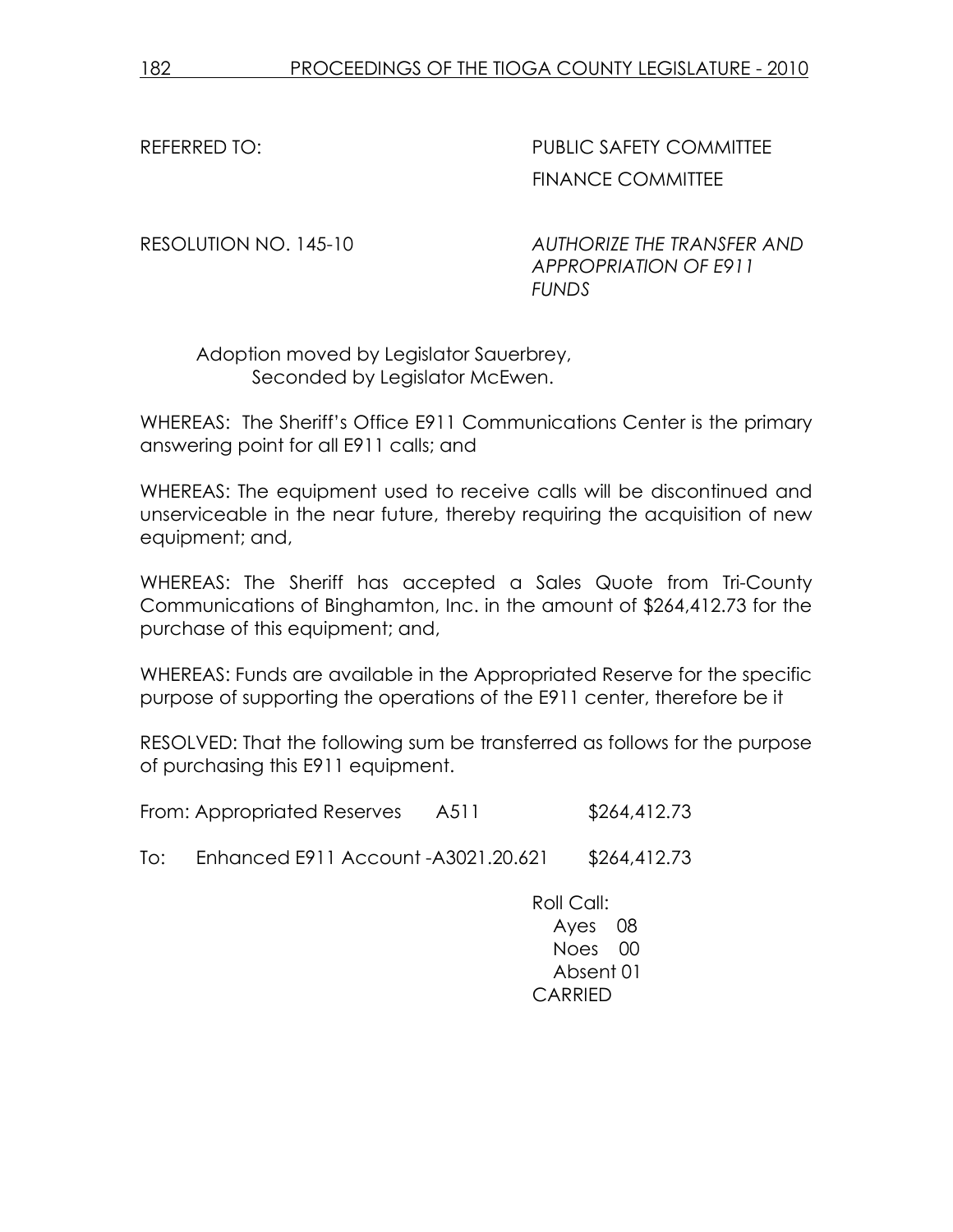## REFERRED TO: HEALTH & HUMAN SERVICES COMMITTEE FINANCE COMMITTEE

RESOLUTION NO. 146–10 TRANSFER OF FUNDS SEALER OF WEIGHTS & MEASURES

 Adoption moved by Legislator Huttleston, Seconded by Legislator Sauerbrey.

WHEREAS: Sealer of Weights and Measures is in need of additional certification stickers; and

WHEREAS: Funds are available in the 2010 budget for the costs of the supplies; and

WHEREAS: The available funding requires transfer to the appropriate budget lines; and

WHEREAS: Transfer of funds requires Legislative approval, therefore be it

RESOLVED: That funds be transferred as follows:

From: A6610.20-130 Sealer of Weights & Measures Equipment \$ 700 To: A6610.40-640 Sealer of Weights & Measures Supplies \$700

> Roll Call: Ayes 08 Noes 00 Absent 01 CARRIED

REFERRED TO: HEALTH & HUMAN SERVICES COMMITTEE FINANCE COMMITTEE

RESOLUTION NO. 147-10 APPROPRIATION OF FUNDS PUBLIC HEALTH

> Adoption moved by Legislator Huttleston, Seconded by Legislator Monell.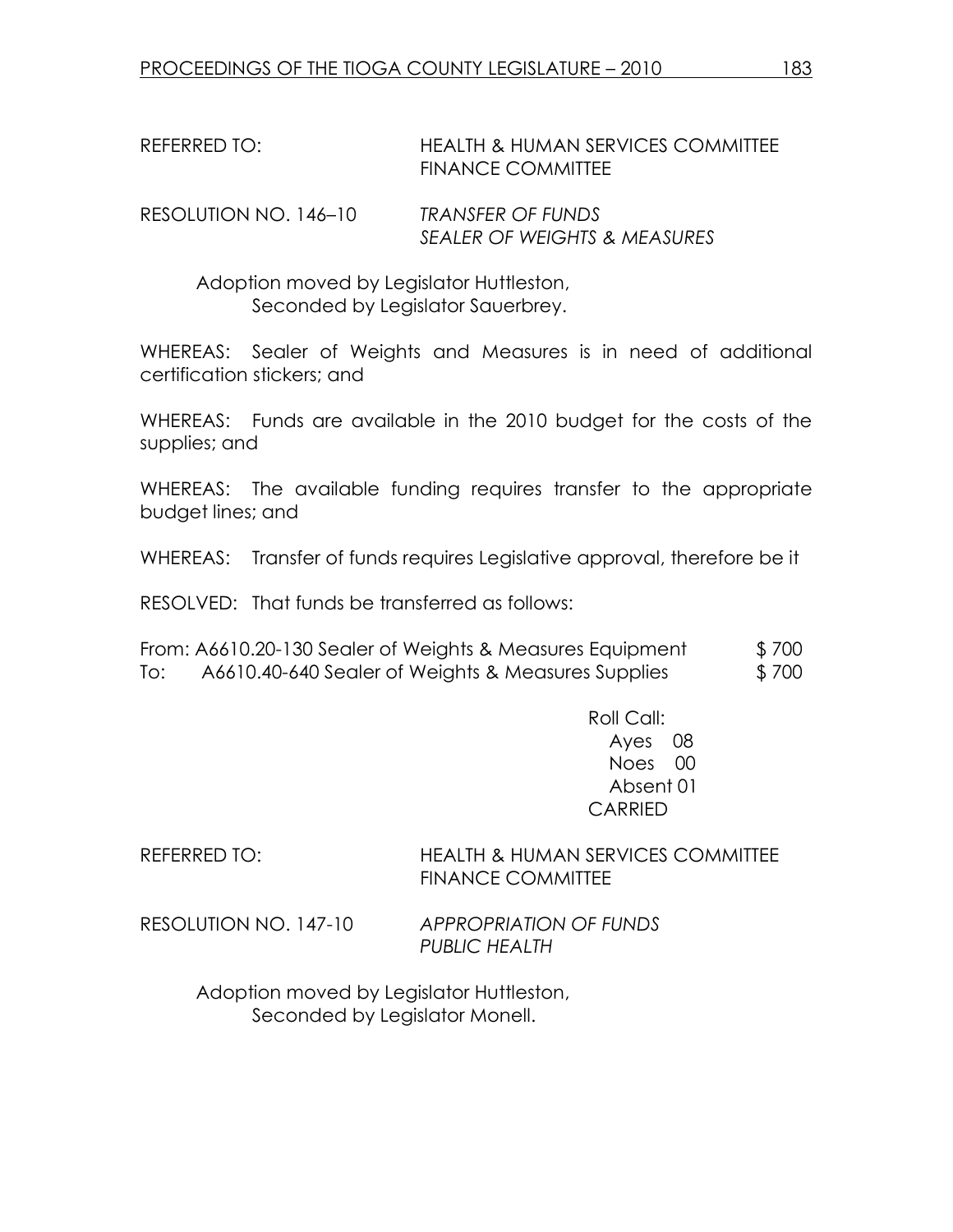WHEREAS: Tioga County Health Department (TCHD) has received additional funding from NYS Department of Health for Public Health Emergency Preparedness and H1N1-related items; and

WHEREAS: Appropriation of funds requires Legislative approval; therefore be it

RESOLVED: That funding be appropriated as follows:

| A9950.93-715 Transfer to Capital-All Other<br>To:<br>A4053.10-10 Primary & Preventive: Personnel<br>To:<br>A4011.20-130 Health Admin: Equipment<br>To:<br>A4011.40-487 Health Admin: Program Expense<br>To: |  | From: A3401.00 | State Aid: Public Health | \$71,538                                    |
|-------------------------------------------------------------------------------------------------------------------------------------------------------------------------------------------------------------|--|----------------|--------------------------|---------------------------------------------|
|                                                                                                                                                                                                             |  |                |                          | \$38,400<br>\$4,000<br>\$11,000<br>\$18,138 |

And,

|     | From: H5301.30 Interfund Transfer All Other  | \$38,400 |
|-----|----------------------------------------------|----------|
| To: | H4011.21 Capital Equip Health Administration | \$38,400 |

 Roll Call: Ayes 08 Noes 00 Absent 01 CARRIED

REFERRED TO: FINANCE/LEGAL COMMITTEE

RESOLUTION NO. 148-10 TRANSFER OF FUNDS PURCHASE OF EQUIPMENT TREASURER'S OFFICE

> Adoption moved by Legislator McEwen, Seconded by Legislator Monell.

WHEREAS: The Treasurer's Office has a check signer that needs to be replaced; and

WHEREAS: Funds need to be transferred into an equipment account for the purchase of said check signer; therefore be it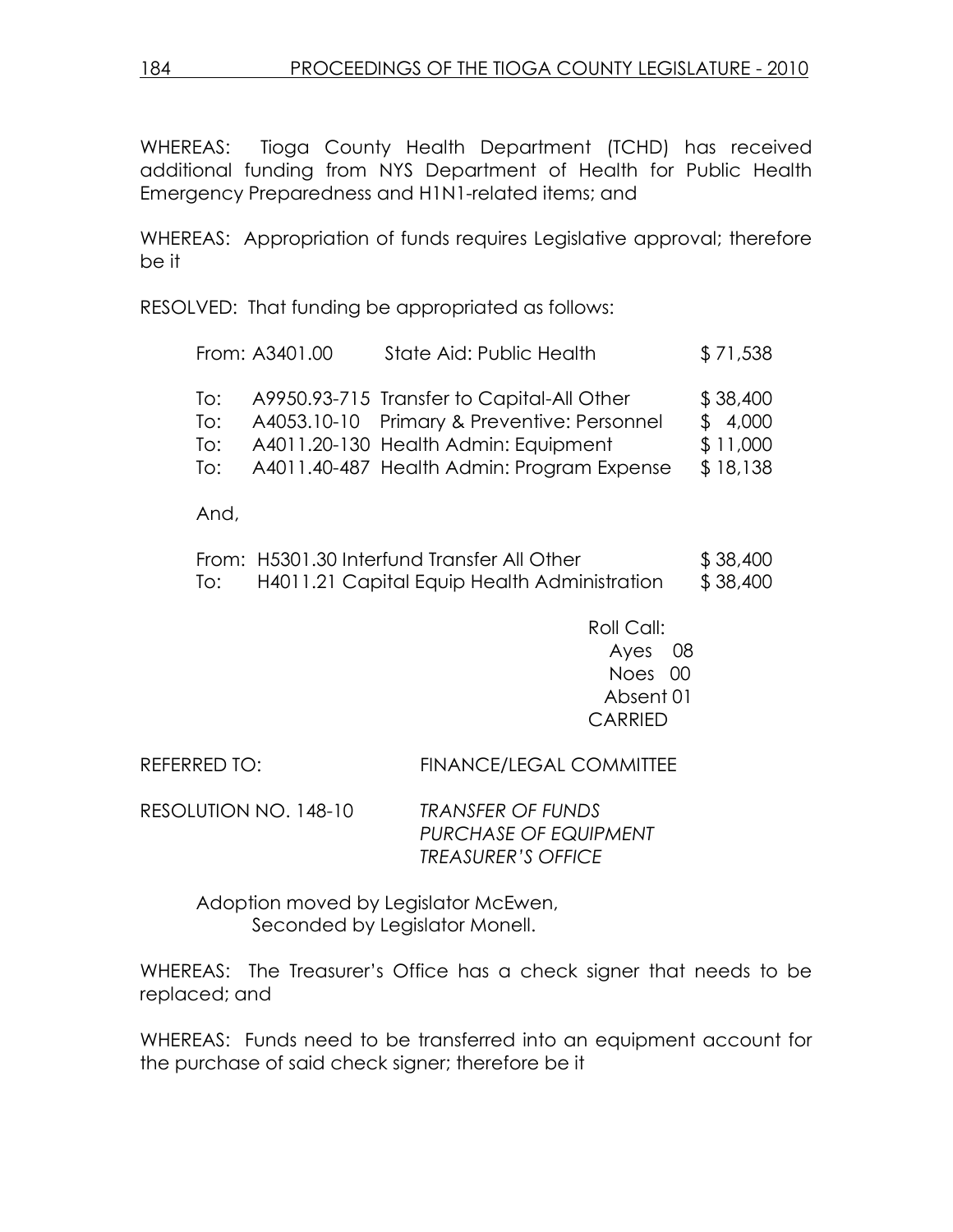RESOLVED: That the Tioga County Treasurer is hereby authorized to purchase a check signer in the amount of \$1,525.80 and that the following sums be transferred as follows:

| \$1,525.80 |
|------------|
|            |

To: Treasurer's Account A1325.20-200 \$1,525.80

 Roll Call: Ayes 08 Noes 00 Absent 01 CARRIED

#### REFERRED TO: PUBLIC SAFETY COMMITTEE **FINANCE**

RESOLUTION NO. 149-10 FUND EMERGENCY MANAGEMENT OFFICE GRANT - NYS HOMELAND SECURITY GRANT

 Adoption moved by Legislator Sauerbrey, seconded by Legislator Sullivan.

WHEREAS: The Emergency Management Office has been awarded a NYS Homeland Security Grant (C837990-FY09) in the amount of \$86,222; and

WHEREAS: This funding now needs to be appropriated; therefore be it

RESOLVED: That the NYS Homeland Security Grant (C837990-FY09) be appropriated as follows:

From: Revenue Account EMO (C837990-FY09) A3308.00 \$86,222

| EMO C837990 Grant-Equipment   | A3992.20.230 \$66,222 |  |
|-------------------------------|-----------------------|--|
| EMO C837990 Grant-Contracting | A3992.40.140 \$20,000 |  |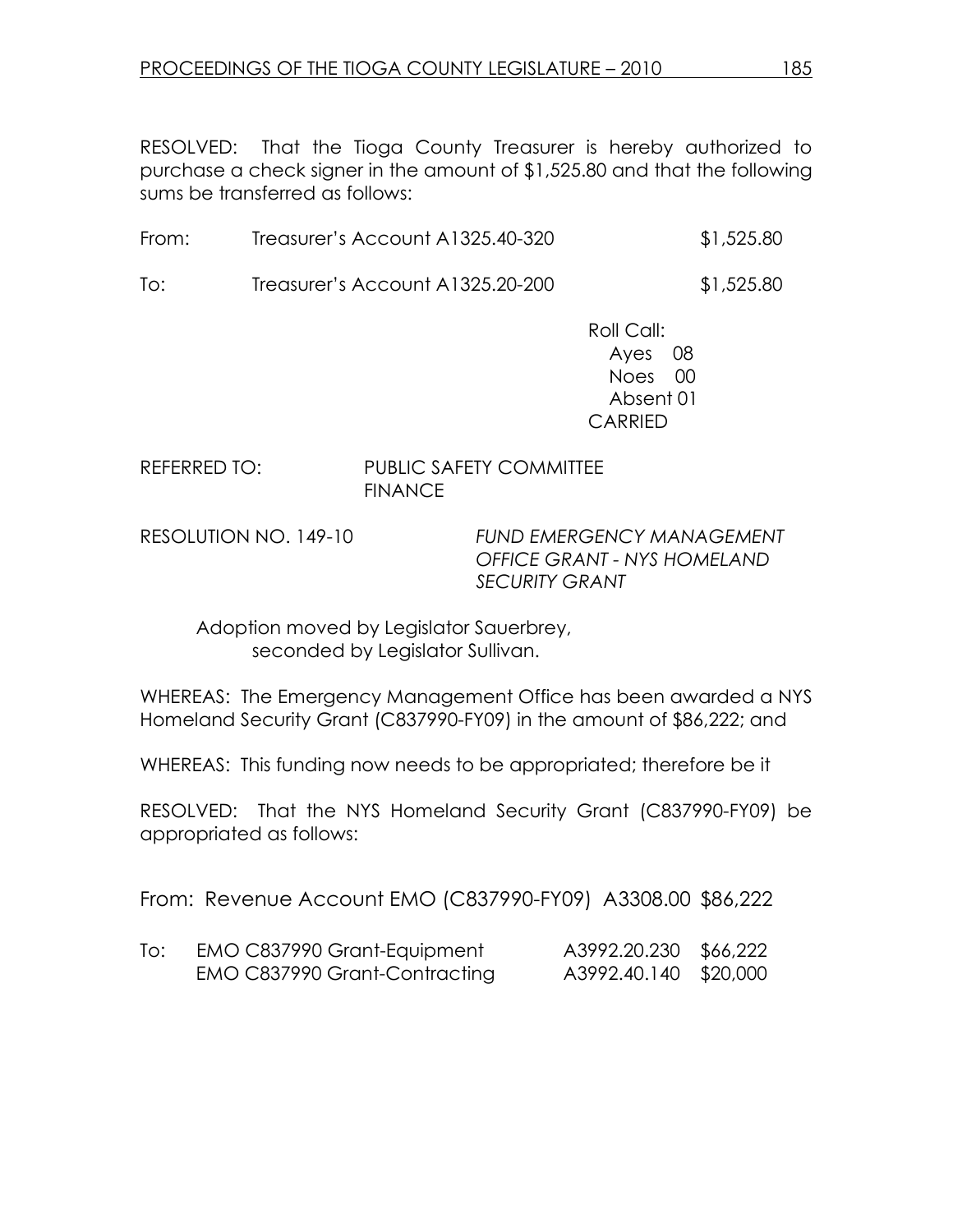Roll Call: Ayes 08 Noes 00 Absent 01 CARRIED

REFERRED TO **PUBLIC SAFETY COMMITTEE** FINANCE COMMITTEE

RESOLUTION NO. 150-10 APPROPRIATION OF FUNDS FOR-BUREAU OF FIRE 2009 NYS HAZ-MAT - SHSP GRANT

 Adoption moved by Legislator Sauerbrey, Seconded by Legislator Sullivan.

WHEREAS: The Bureau of Fire has been awarded a NYS Homeland Security SHSP Haz-Mat Grant in the amount of \$64,990; and

WHEREAS: This funding now needs to be appropriated in the Bureau of Fire Budget to be used on Hazardous Materials Equipment for the Tioga County Hazardous Materials Team; be it therefore

RESOLVED: That the Homeland Security SHSP Grant (Project # HM09-1009- E00) be appropriated as follows:

| From: State Aid-Fire SH08-HM09-1009-E00 | A3307.00 | \$64,990 |
|-----------------------------------------|----------|----------|
|-----------------------------------------|----------|----------|

To: Fire SH08-HM09-1009-E00 A3991.20-130 \$64,990

 Roll Call: Ayes 08 Noes 00 Absent 01 CARRIED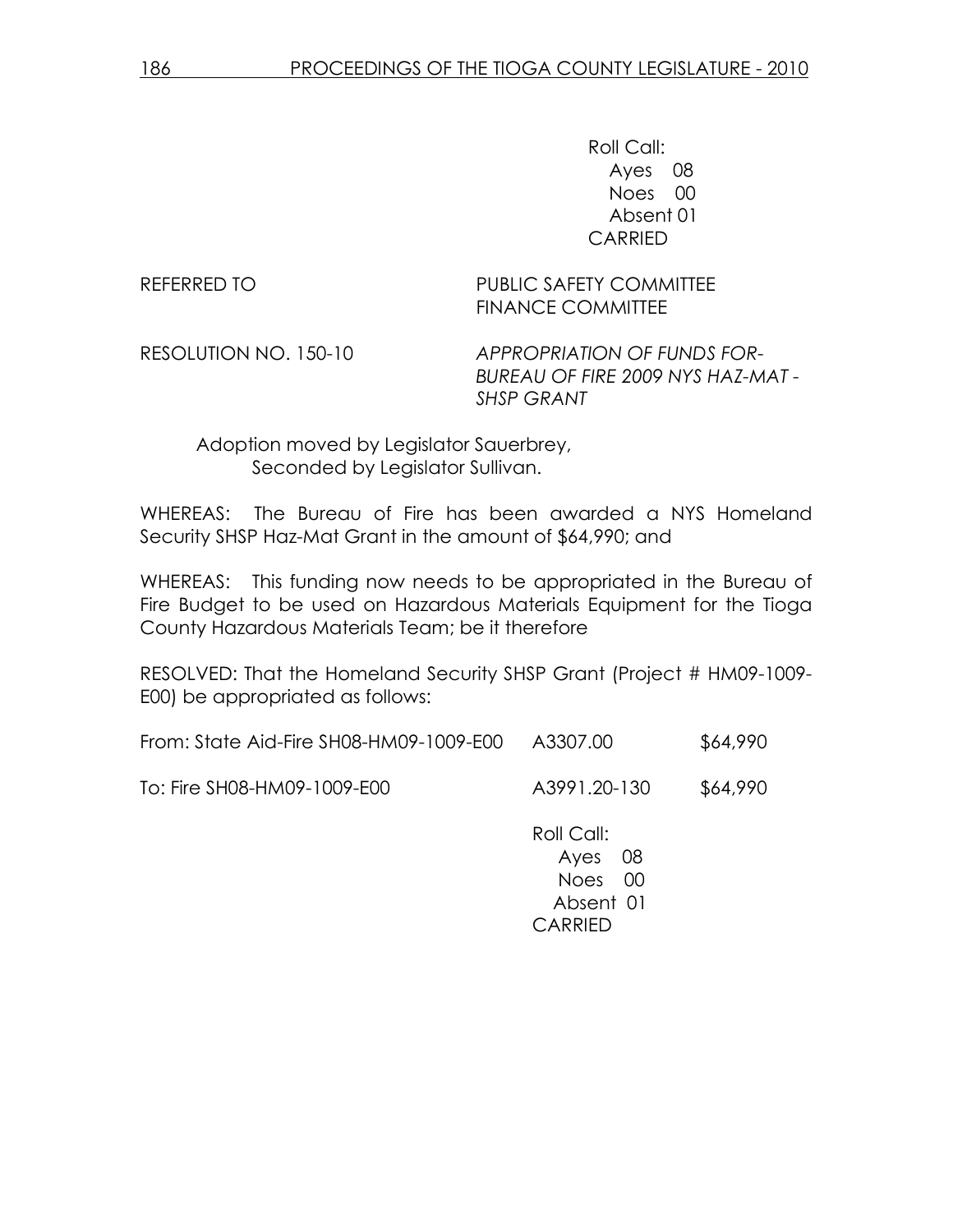REFERRED TO: PUBLIC SAFETY COMMITTEE

RESOLUTION NO. 151-10 ALLOW THE COUNTY BUREAU OF FIRE TO ENTER INTO A CONTRACT WITH NYS OFFICE OF HOMELAND SECURITY FOR A WM2009 SHSP GRANT

 Adoption moved by Legislator Sauerbrey, Seconded by Legislator Sullivan.

WHEREAS: The New York State Office of Homeland Security has awarded the Tioga County Bureau of Fire a 2009 SHSP Haz-Mat Grant in the amount of \$64,990; and

WHEREAS: The expense of necessary equipment to be used by the Tioga County Haz-Mat Team during times of a Large Scale Hazardous Materials Incident is beyond the means of the yearly Bureau of Fire operating budget; therefore be it

RESOLVED: That, pending approval by the County Law Department, the Tioga County Bureau of Fire be permitted to enter into a contract with the New York State Office of Homeland Security for the procurement of an Ahura True Defender FTIR with a 5 year maintenance agreement. This equipment would provide the Tioga County Hazardous Materials Team a valuable tool that is capable of identifying chemical materials such as those used in the pending well drilling process.

> Roll Call: Ayes 08 Noes 00 Absent 01 CARRIED

 Legislator McEwen introduced Local Law Introductory No. C of 2010:

County of Tioga

Local Law No. of the Year 2010.

A Local Law Amending Local Law No. 1of 1968 establishing a Sales Tax and Compensating Use Tax for the County of Tioga.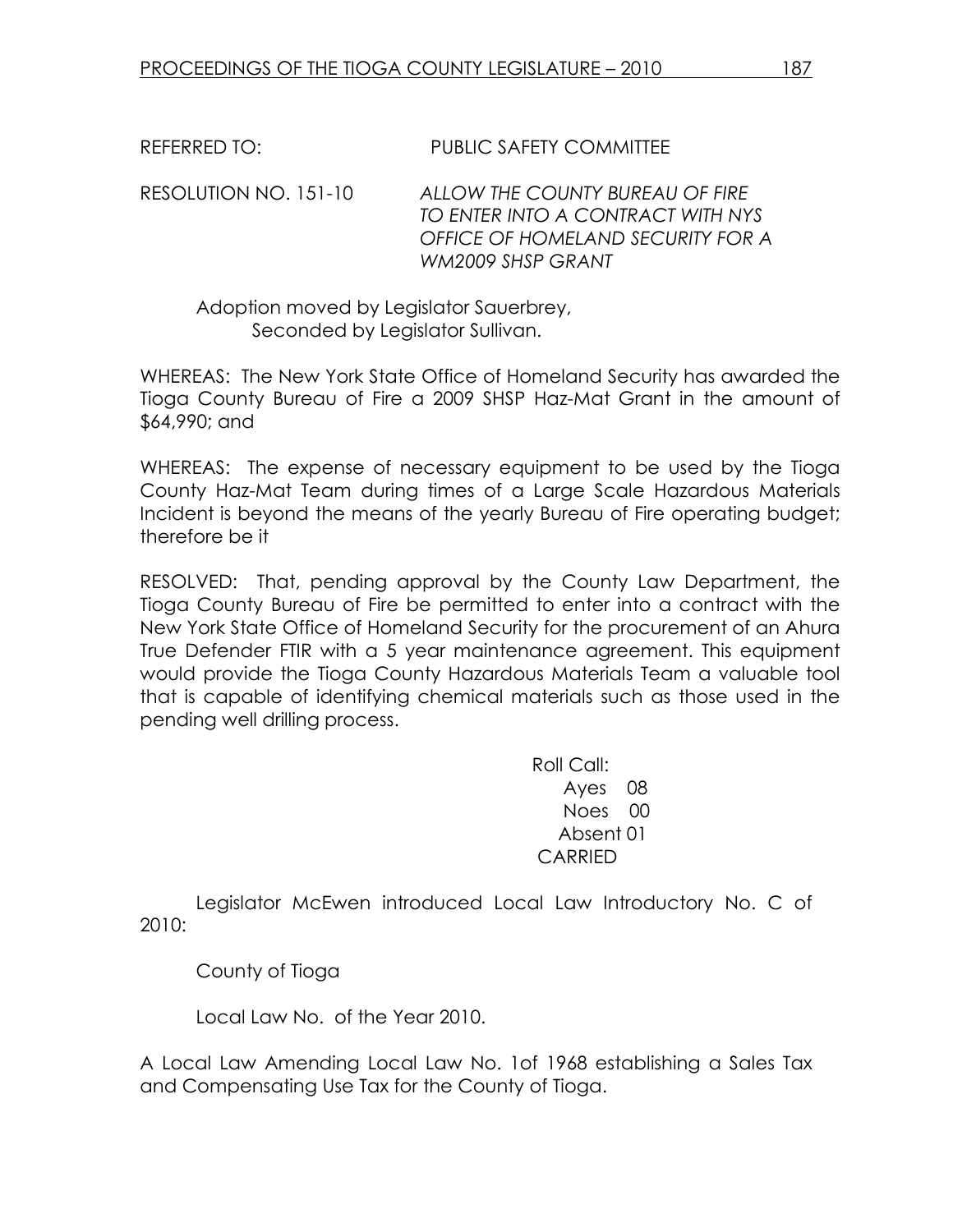Be It Enacted by the Legislature of the County of Tioga as follows:

## SECTION 1: PURPOSE

The purpose of this Local Law is to amend Section 14-subparagraphs A and B.

SECTION 2: AMENDMENT OF PROVISIONS OF LOCAL LAW NO. 1 OF 1968 Local Law No. 1 of 1968 establishing a sales tax and compensating use tax for the County of Tioga, as amended by Local Law No. 4 of 1971 and as amended by Local Law No. 3 of 1984, is hereby further amended as follows:

A. Amendment of Section 14: Subparagraphs A and B

1. Subparagraph (a) of Section 14 is hereby amended to read as follows:

"(a) Three-quarters of such monies is hereby set aside for County purposes and shall be available for any county purpose."

2. Subparagraph (b) of Section 14 is hereby amended to read as follows:

"(b) The remaining one-quarter of such monies shall be allocated first to reduce county taxes levied upon real property in the several towns of the county and any balance remaining shall then be applied to reduce general town taxes levied upon real property in such area."

SECTION 3: EFFECTIVE DATE: This law shall take effect on January 1, 2011.

REFERRED TO: FINANCE/LEGAL COMMITTEE

RESOLUTION NO.–10 SCHEDULE PUBLIC HEARING LOCAL LAW INTRODUCTORY NO C OF 2010 A LOCAL LAW AMENDING LOCAL LAW NO. 1 OF 1968 ESTABLISHING A SALES TAX AND COMPENSATING USE TAX FOR THE COUNTY OF TIOGA

 Adoption moved by Legislator McEwen, Seconded by Legislator Monell.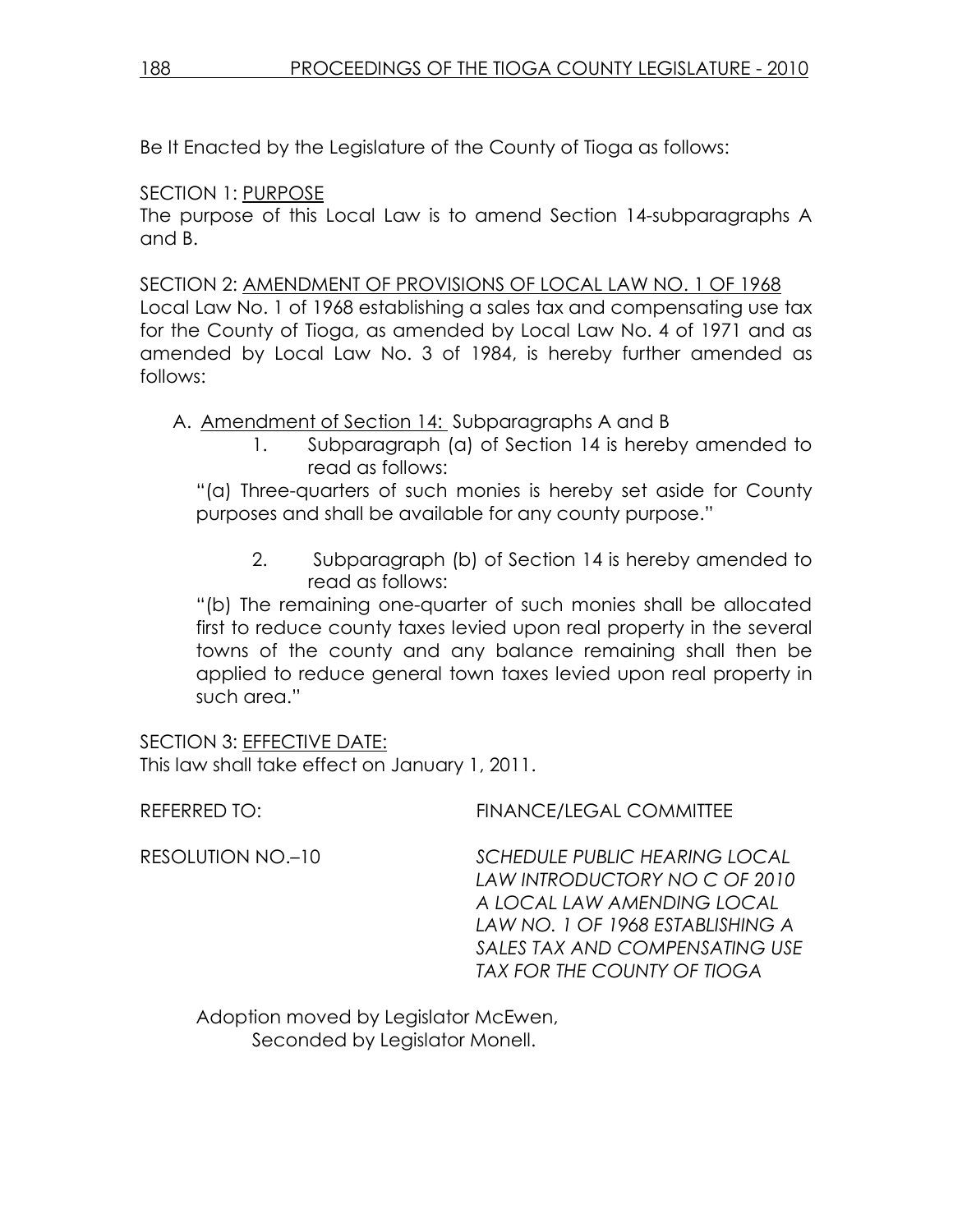RESOLVED: That a public hearing shall be held on Local Law Introductory No. C of 2010- A Local Law Amending Local Law No. 1 of 1968 establishing a Sales Tax and Compensating Use Tax for the County of Tioga in the Edward D. Hubbard Auditorium of the Tioga County Office Building, 56 Main Street, Owego, New York on Thursday, August 5, 2010 at 1:15 p.m. All persons desiring to present written or oral comments may do so at said time.

 Legislator Sauerbrey moved to amend the above resolution, seconded by Legislator McEwen, and to read as follows:

"That the time of the public hearing be changed from 1:15 p.m. to 7:00 p.m. on August 5, 2010."

 On roll vote on the above amendment, seven Legislators voted Aye, Legislator Quinlan voting no, Legislator Oberbeck being absent, and the motion to amend was approved.

 On roll call vote on the above resolution as amended, four Legislators voted Aye, Legislators Quinlan, Roberts, Sullivan, and Huttleston voting no, Legislator Oberbeck being absent, and the resolution as amended failed.

Legislator Sullivan introduced Local Law Introductory No. A of 2010:

County of Tioga

Local Law No. of the Year 2010.

A Local Law electing a retirement incentive program as authorized by Chapter 105, Laws of 2010 for the eligible employees of the County of Tioga.

BE IN ENCACTED by the Legislature of the County of Tioga as follows:

SECTION 1:

The County of Tioga hereby elects to provide all of its eligible employees with the 2010 Retirement Incentive Program – Part A, authorized by Chapter 105, Laws of 2010.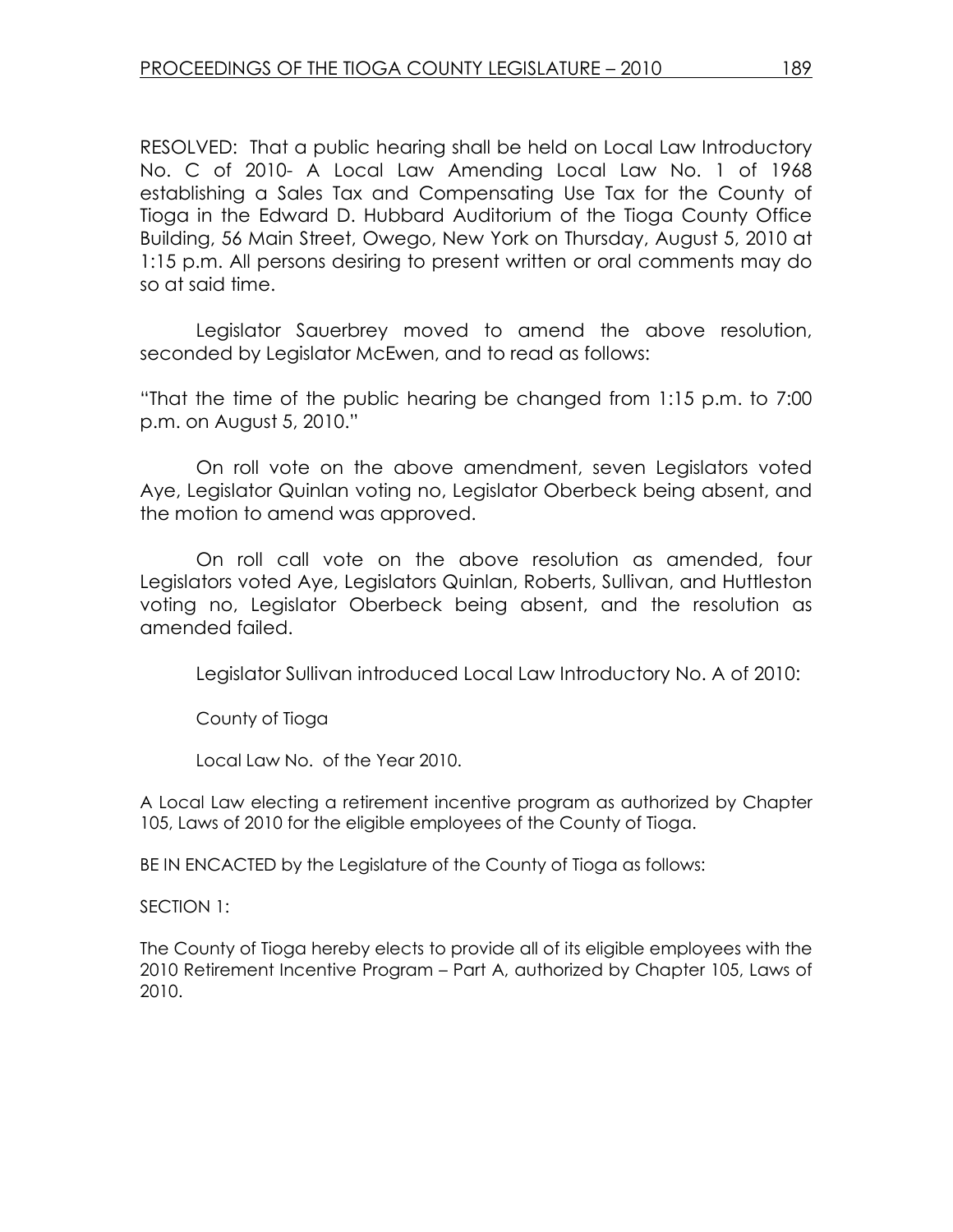SECTION 2:

The commencement date of the Retirement Incentive Program –Part A shall be October 3, 2010.

SECTION 3:

The open period during which eligible employees may retire and receive the additional retirement benefit, shall be 90 days in length.

SECTION 4:

The actuarial present value of the additional retirement benefits payable pursuant to the provisions of this local law shall be paid as one lump sum, or in five annual installments. The amount of the annual payment shall be determined by the Actuary of the New York State and Local Employees' Retirement System, and it shall be paid by the County of Tioga for each employee who receives the retirement benefits payable under this local law.

#### SECTION 5:

This Local Law shall take effect upon filing with the Secretary of State and no later than August 31, 2010.

Legislator Sullivan introduced Local Law Introductory No. B of 2010:

County of Tioga

Local Law No. of the Year 2010.

A Local Law electing a retirement incentive program as authorized by Chapter 105, Laws of 2010 for the eligible employees of the County of Tioga.

BE IN ENCACTED by the Legislature of the County of Tioga as follows:

SECTION 1:

The County of Tioga hereby elects to provide all of its eligible employees with the 2010 Retirement Incentive Program – Part B, authorized by Chapter 105, Laws of 2010.

SECTION 2: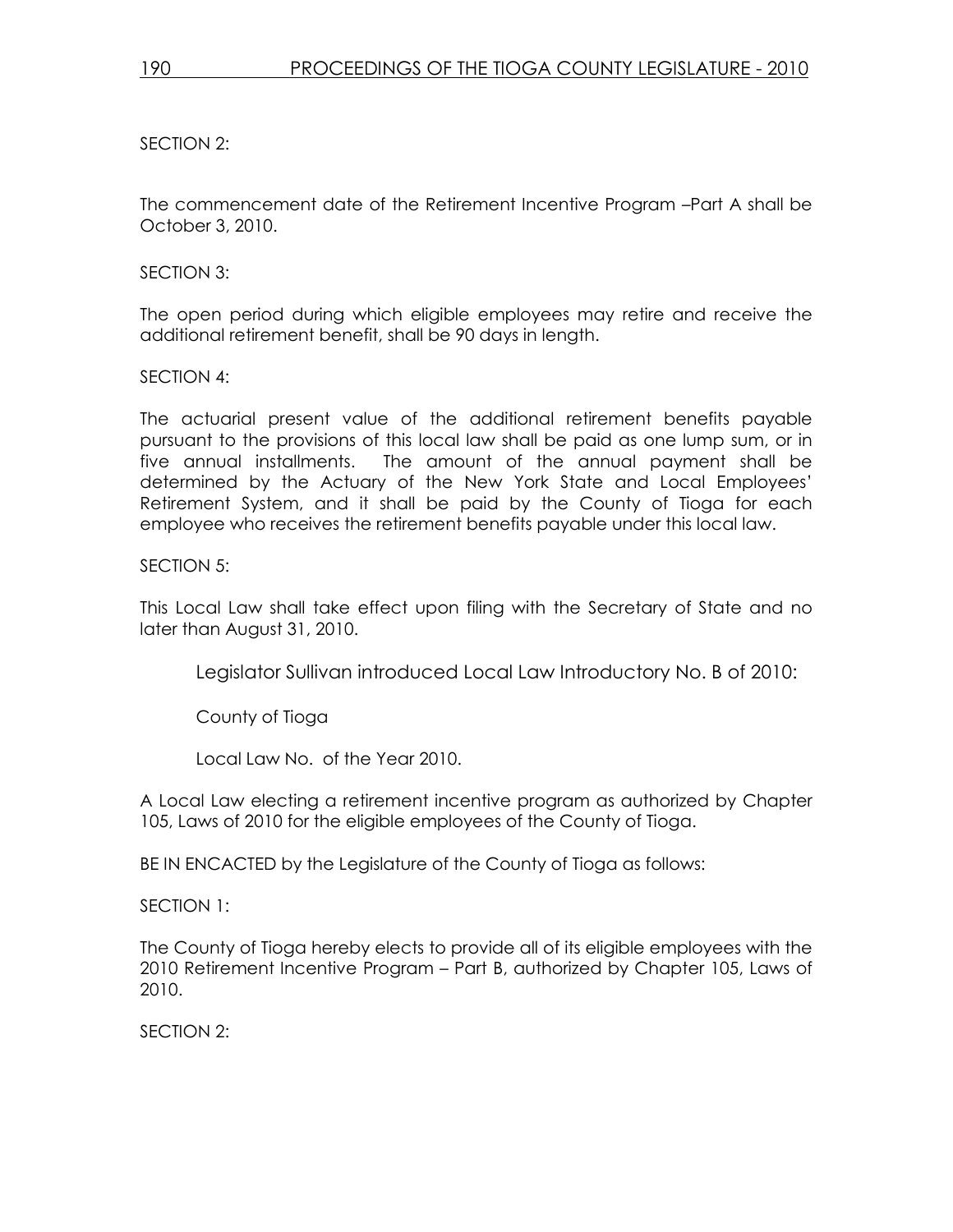The commencement date of the Retirement Incentive Program –Part B shall be October 1, 2010.

#### SECTION 3:

The open period during which eligible employees may retire and receive the additional retirement benefit, shall be 90 days in length.

#### SECTION 4:

The actuarial present value of the additional retirement benefits payable pursuant to the provisions of this local law shall be paid as one lump sum, or in five annual installments. The amount of the annual payment shall be determined by the Actuary of the New York State and Local Employees' Retirement System, and it shall be paid by the County of Tioga for each employee who receives the retirement benefits payable under this local law.

#### SECTION 5:

This Local Law shall take effect upon filing with the Secretary of State and no later than August 31, 2010.

| <b>REFERRED TO</b>    | PERSONNEL COMMITTEE                                                                                                                                                                                                                                                                                                                                                    |
|-----------------------|------------------------------------------------------------------------------------------------------------------------------------------------------------------------------------------------------------------------------------------------------------------------------------------------------------------------------------------------------------------------|
| RESOLUTION NO. 152-10 | SCHEDULE PUBLIC HEARINGS<br>LOCAL LAW INTRODUCTORY NO A OF 2010<br>A LOCAL LAW TO ADOPT THE 2010<br>RETIREMENT INCENTIVE PROGRAM – PART A<br>AND LOCAL LAW INTRODUCTORY NO B OF<br>2010 – A LOCAL LAW TO ADOPT THE 2010<br>RETIREMENT INCENTIVE PROGRAM – PART B<br>AUTHORIZED BY CHAPTER 105 OF THE LAWS<br>OF 2010 FOR ELIGIBILE EMPLOYEES OF<br>THE COUNTY OF TIOGA |
|                       |                                                                                                                                                                                                                                                                                                                                                                        |

 Adoption moved by Legislator Sullivan, Seconded by Legislator Roberts.

WHEREAS: New York State has made two Early Retirement Incentives available to local municipalities for 2010; and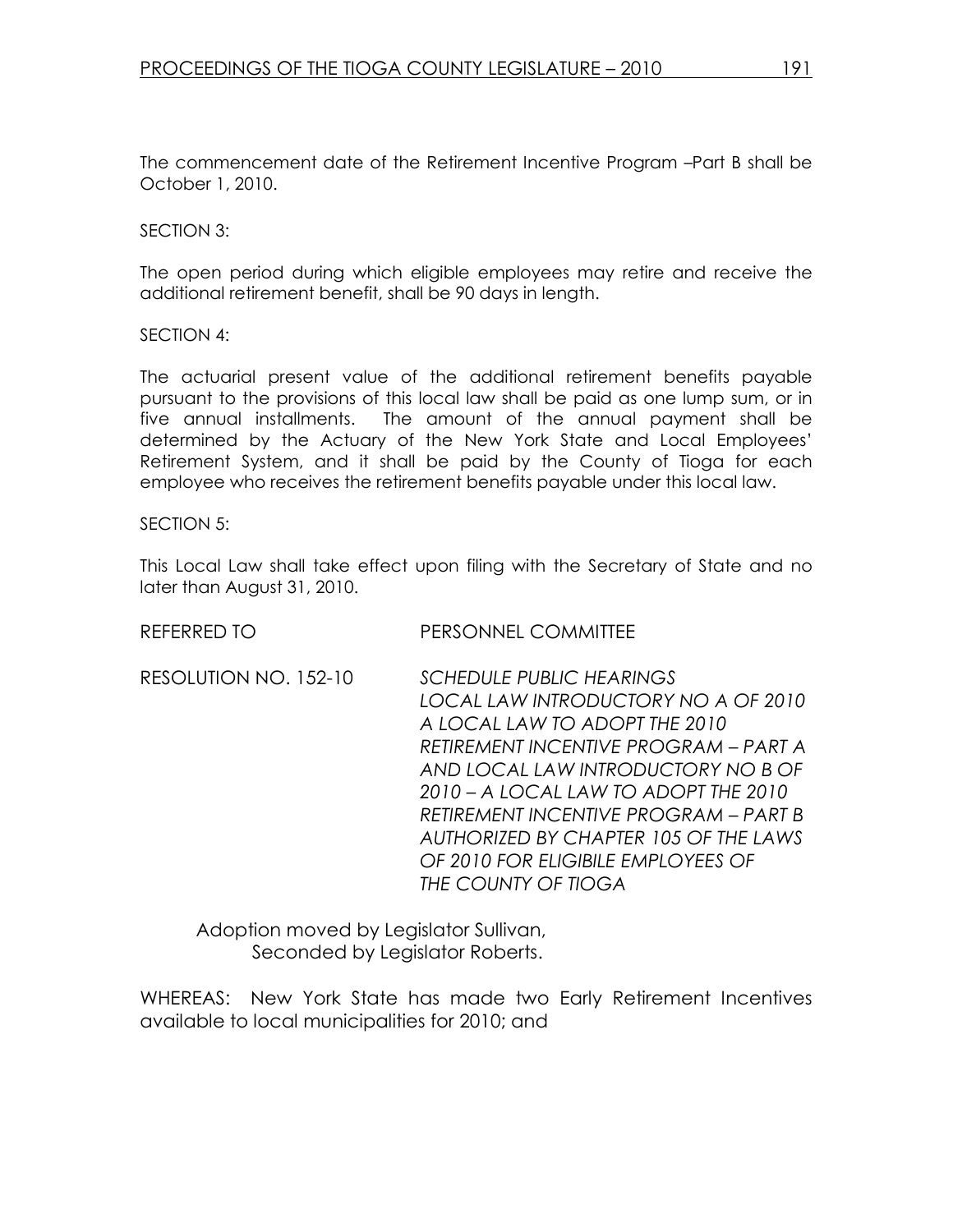WHEREAS: The County Legislature is still considering the impacts of participating in said incentives but must meet certain deadlines in order to have the option to participate; therefore be it

RESOLVED: That a public hearing shall be held on Local Law Introductory No. A of 2010 – A Local Law to Adopt the 2010 Retirement Incentive Program – Part A in the Edward D. Hubbard Auditorium of the Tioga County Office Building, 56 Main Street, Owego, New York on Thursday, August 5, 2010 at 1:00 p.m.; and be it further

RESOLVED: That a public hearing shall be held on Local Law Introductory No. B of 2010 - A Local Law to Adopt the 2010 Retirement Incentive Program – Part B authorized by Chapter 105 of the Laws of 2010 for eligible employees of the County of Tioga in the Edward D. Hubbard Auditorium of the Tioga County Office Building, 56 Main Street, Owego, New York on Thursday, August 5, 2010 at 1:05 p.m. All persons desiring to present written or oral comments may do so at said time.

### CARRIED

REFERRED TO: PERSONNEL COMMITTEE

RESOLUTION NO. 153–10 AUTHORIZE CONTRACT WITH EBS-RMSCO, INC – MEDICARE PART D DRUG COVERAGE

 Adoption moved by Legislator Sauerbrey, seconded by Legislator Sullivan.

WHEREAS: Medicare-eligible beneficiaries may purchase prescription drug coverage through a Medicare Part D Plan; and

WHEREAS: An employer who provides prescription drug coverage to Medicare eligible employees, retirees, and/or their spouses must disclose to them whether or not the benefit provided is "at least as good" as the Medicare coverage, referred to as creditable coverage notice; and

WHEREAS: Plan sponsors who offer postretirement drug coverage to their qualified covered retirees may be eligible to receive a 28% tax-free subsidy of allowable drug costs for those retirees who do not elect to receive prescription benefits under a Medicare Part D Plan; and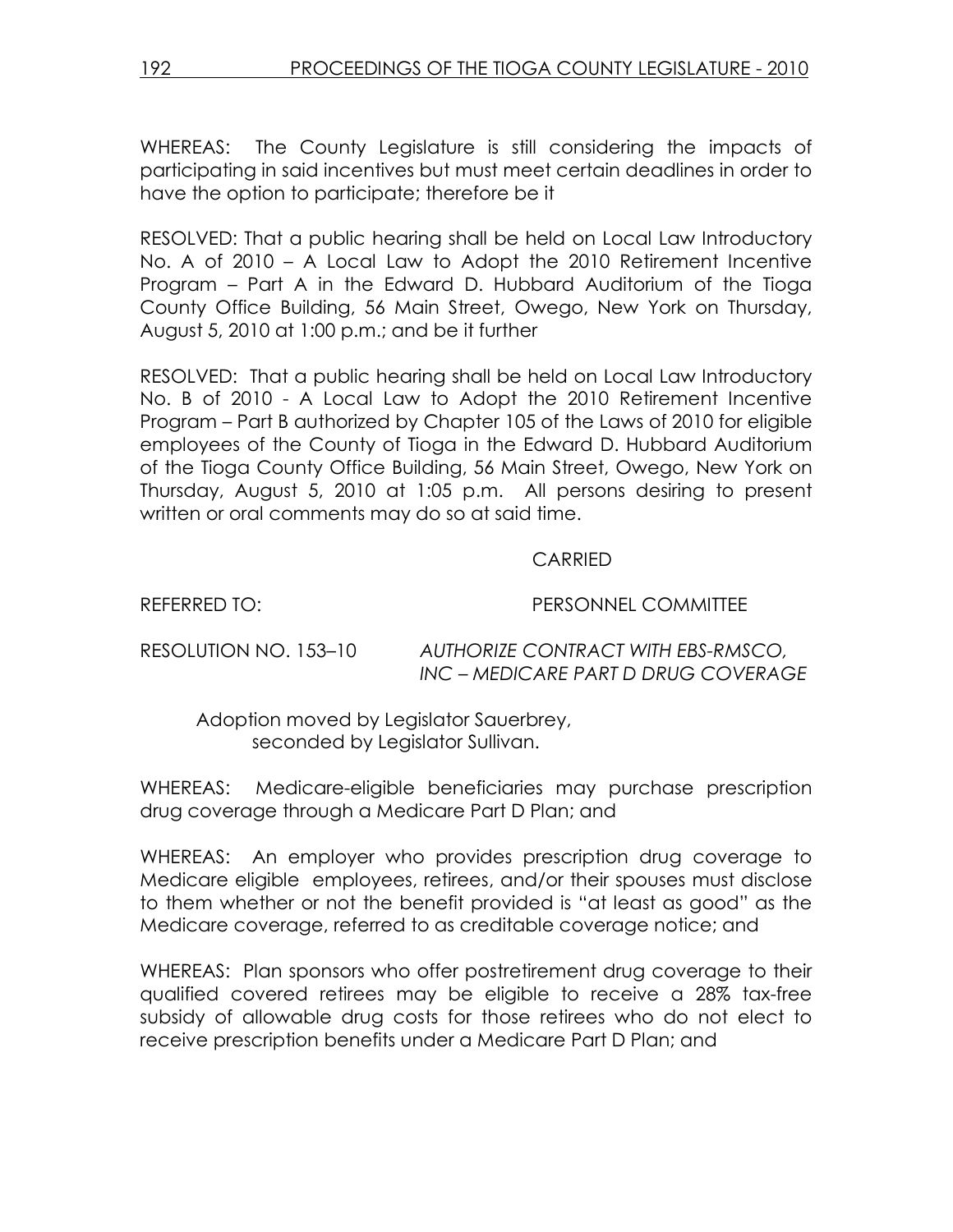WHEREAS: It is necessary to complete an actuarial attestation to determine that the participants in the Tioga County Consolidated Municipal Health Insurance Program (TCCMHIP) provide drug coverage which meets the actuarial equivalence test in order to determine if the retiree prescription coverage is "at least as good" as the Medicare coverage and to determine if the TCCMHIP participants are eligible to apply for the subsidy for the 2011 Plan Year, January 1, 2011 through December 31, 2011; and

WHEREAS: Creditable coverage notices must be provided to all Part D eligible participants no later than November 15, 2010 and the deadline to file for the 2011 Plan Year subsidy is October 4, 2010, and

WHEREAS: EBS-RMSCO, Inc. has performed this actuarial attestation each year since 2005 and is available to perform the actuarial attestation and necessary testing again in 2010 for the 2011 Plan Year; therefore be it

RESOLVED: That the Tioga County Legislature authorizes the Personnel Officer to sign a contract with EBS-RMSCO, Inc., subject to review by the County Attorney, to provide the necessary actuarial services for creditable coverage and the 28% tax-free subsidy related to Medicare Part D for the 2010 Plan Year at a cost of \$4,100 to be paid for out of the TCCMHIP Fund.

> Roll Call: Ayes 08 Noes 00 Absent 01 CARRIED

REFERRED TO: LEGISLATIVE WORKSESSION PERSONNEL COMMITTEE

RESOLUTION NO. 154-10 AMEND RESOLUTION NOS. 111-10 AND 123-10 STANDARD WORK DAY AND REPORTING RESOLUTION DISTRICT ATTORNEY'S OFFICE

 Adoption moved by Legislator McEwen, Seconded by Legislator Monell.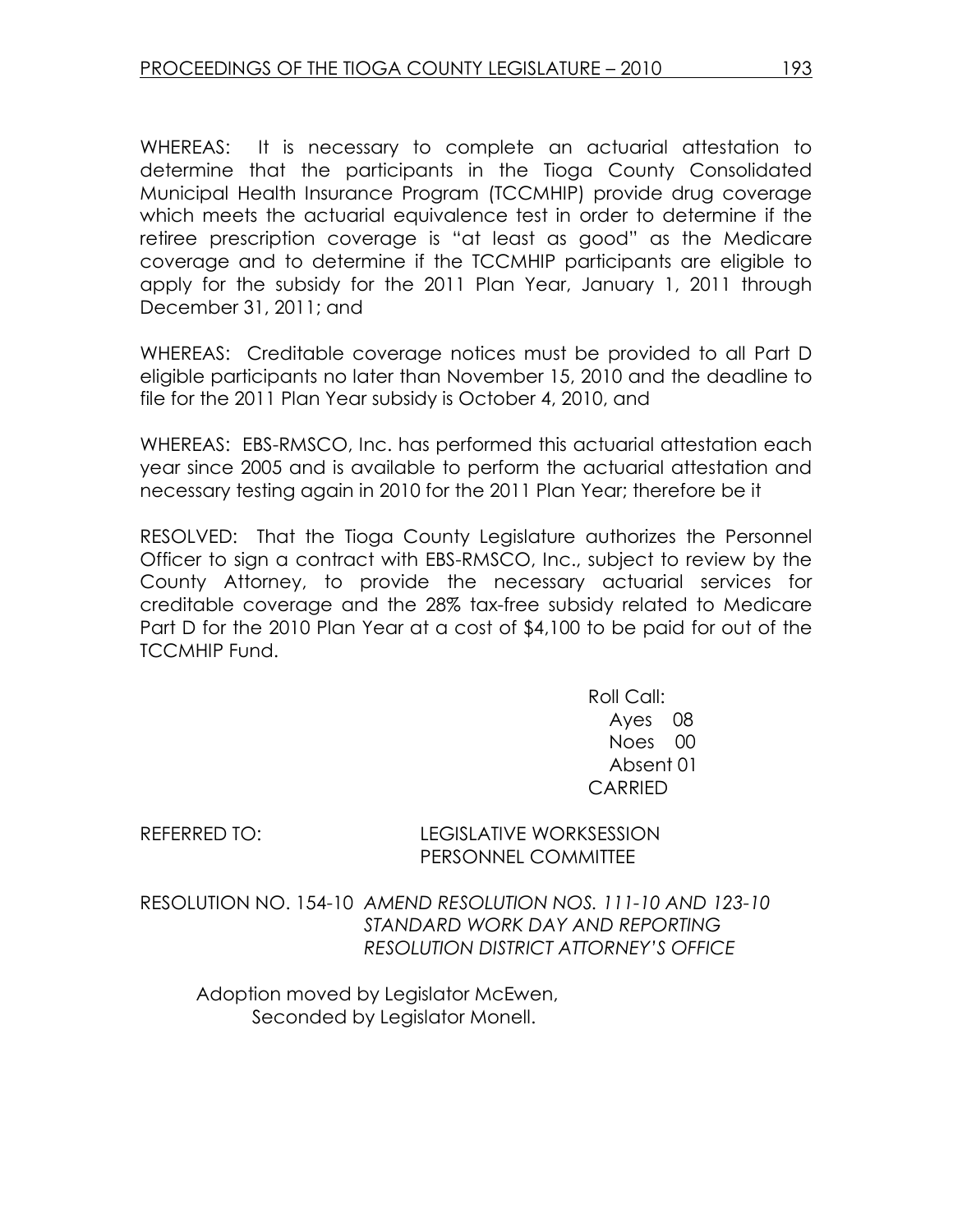WHEREAS: Resolution Nos. 111-10 and 123-10 regarding term begin/end dates for the 3rd Assistant District Attorney and the District Attorney Stenographer, PT had term/end dates of 10/2/2009-TERM OF OFFICE; and

WHEREAS: The New York State and Local Retirement System has contacted the Legislative Office and informed that there has to be an end date on terms of office for appointed and elected officials; and

WHEREAS: They further indicated that for the two positions in the District Attorney's Office that the terms should be consistent with the District Attorney's term of office, which current term ends 12/31/2011; therefore be it

RESOLVED: That Resolution Nos. 111-10 and 123-10 be hereby amended to reflect a term end date for the 3rd Assistant District Attorney and the District Attorney Stenographer, PT as of 12/31/2011.

> Roll Call: Ayes 08 Noes 00 Absent 01 CARRIED

## REFERRED TO PUBLIC SAFETY COMMITTEE PERSONNEL COMMITTEE

RESOLUTION NO. 155–10 AUTHORIZATION TO FILL VACANT PART-TIME DEPUTY SHERIFF POSITION WITHIN SHERIFF'S OFFICE

 Adoption moved by Legislator Sauerbrey, Seconded by Legislator Huttleston.

WHEREAS: Due to New York State's recent passage of Leandra's Law, a mandate exists requiring Tioga County to employ a Monitor to oversee the Interlock Ignition Program associated with this child passenger protection act; and

WHEREAS: The duties associated with monitoring this program can be accomplished by utilizing a Deputy Sheriff on a part time basis; and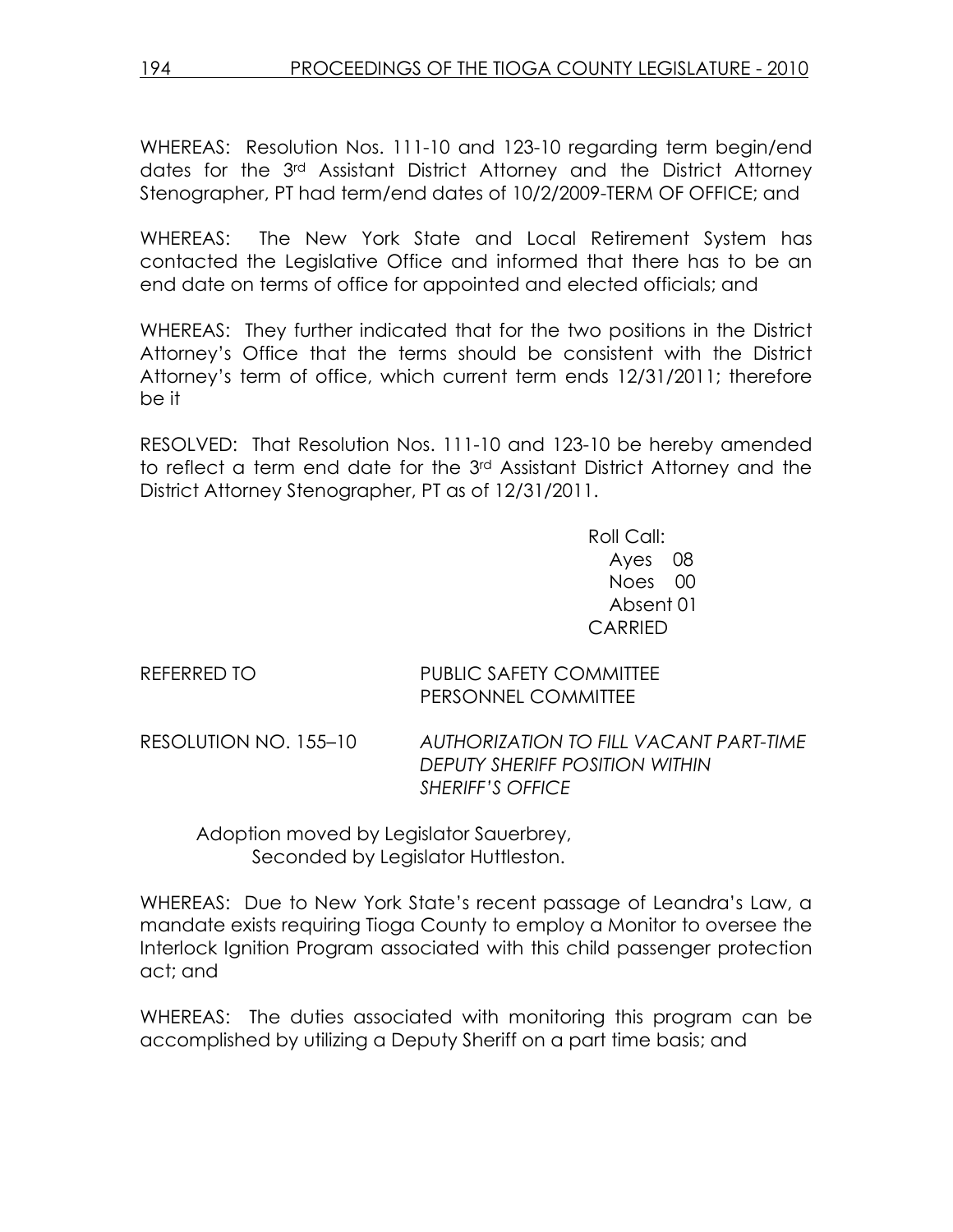WHEREAS: A part time Deputy Sheriff vacancy currently exists and adequate funds are present within the Sheriff's part time staff account; therefore be it,

RESOLVED: That the Sheriff be authorized to fill the vacant part time Deputy Sheriff, not to exceed 19 hours per week, at a rate of \$17.886 per hour effective 8/2/10.

> Roll Call: Ayes 08 Noes 00 Absent 01 CARRIED

### REFERRED TO: HEALTH & HUMAN SERVICES PERSONNEL COMMITTEE

RESOLUTION NO. 156–10 CREATE AND FILL SEASONAL HEAP STAFF POSITIONS SOCIAL SERVICES

> Adoption moved by Legislator Huttleston, Seconded by Legislator McEwen.

WHEREAS: Legislative approval is required for the creation of any new positions within Tioga County; and

WHEREAS: The Home Energy Assistance Program (HEAP) will tentatively begin Outreach in mid August and be in full season on November 1, 2010; and

WHEREAS: The Social Services budget allows for the hiring of one seasonal Social Welfare Examiner and one Typist to staff the HEAP Program; and

WHEREAS: The starting salaries for said positions are frozen at the 2009 rate per resolution 195-09 of \$13.070/hr. and \$10.841/hr. respectively; and

WHEREAS: The Federal reimbursement will be 100% with no local share; therefore be it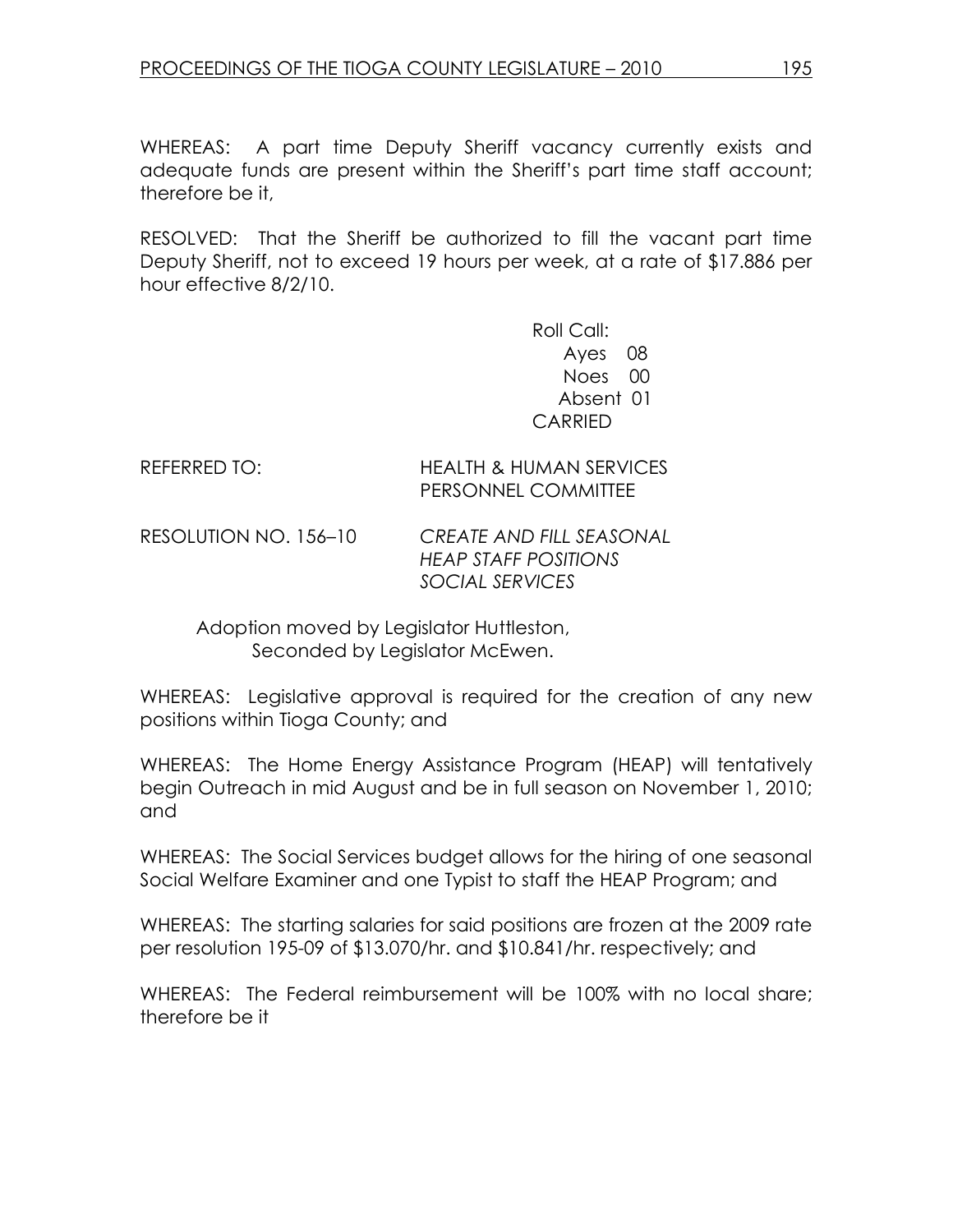RESOLVED: That the Department of Social Services be authorized to create and fill the seasonal positions of Social Welfare Examiner at \$13.070/hr. and Typist at \$10.841/ hr. effective August 16, 2010 through May 13, 2011.

 On roll call vote on the above resolution, six Legislators voted yes, Legislators Roberts and Sauerbrey voting no, Legislator Oberbeck being absent, and the resolution was adopted.

 Legislator McEwen made a motion to have the following late-filed resolutions be considered, seconded by Legislator Monell and carried..

| REFERRED TO:          | <b>FINANCE/LEGAL COMMITTEE</b>                                                              |
|-----------------------|---------------------------------------------------------------------------------------------|
| RESOLUTION NO. 157-10 | AUTHORIZE SALE OF COUNTY<br><b>OWNED PROPERTIES ACQUIRED</b><br><b>FOR DELINQUENT TAXES</b> |

 Adoption moved by Legislator McEwen, seconded by Legislator Sauerbrey.

WHEREAS: Tioga County is the owner of numerous properties which it has acquired for delinquent taxes, which are surplus to the County needs; and

WHEREAS: It is the intent of the Tioga County Legislature to place the properties back on the tax rolls; be it therefore

RESOLVED: That the following properties be sold at public auction to be held in the Edward D. Hubbard Auditorium in the Tioga County Office Building, 56 Main Street, Owego, New York on August 6, 2010 at 6:00 p.m. conducted by Manasse Auctioneers.

Town of Barton: 166.11-1-63, Coston, John E. 166.19-5-52, Loco Holdings, LLC 166.16-2-54, Marino, Christine 166.19-2-25, McCarthy, Michael 166.15-1-71, Parmalee, Donald L. 167.15-1-12,Stewart, Frederick 13.00-1-14.12, Woodcock, George & Barbara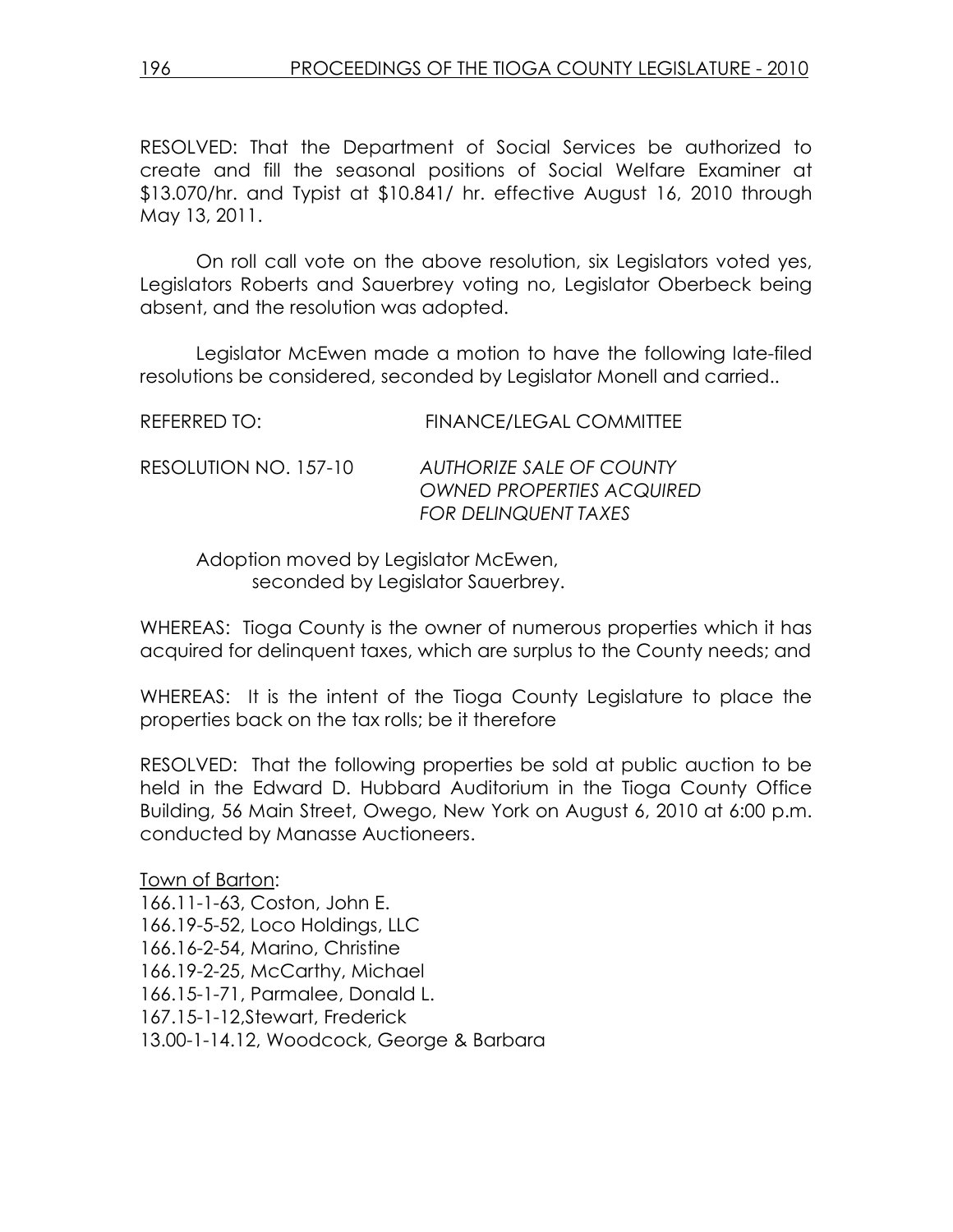Town of Candor 74.00-1-32.20, Babcock, Karen A. 81.00-1-30, Coleman, Natasha Fratello 61.09-3-70, Krauss, Henry & Terri R.

Town of Newark Valley 75.18-1-81, Javis, Louis 75.18-1-82, Javis, Louis

Town of Owego 132.09-1-8, Boehlert, James S. 128.08-7-68, Cedar Associates, Inc. 175.00-2-51, Groats, John C. & Bertha 128.08-2-20, Haskell, Gary E. 142.14-1-14.1, Johnson, Hubert 117.20-2-42, Loco Holdings, LLC 128.08-1-4, Loco Holding, LLC 128.08-4-20, Loco Holdings, LLC 129.05-3-7, Loco Holdings, LLC 128.08-3-87, Larry Plac, Inc. 128.08-4-40, Lumnah, Michael J. & Steven J.

Town of Richford 2.00-2-50, Moss, Susan & Catherine Nicklaus 14.00-1-22.10, Decibus, Ronald

Town of Tioga 117.11-2-7, Loco Holdings, LLC 126.00-1-14.12, Zepkowski, Stanley & Marilyn C.

> Roll Call: Ayes 08 Noes 00 Absent 01 CARRIED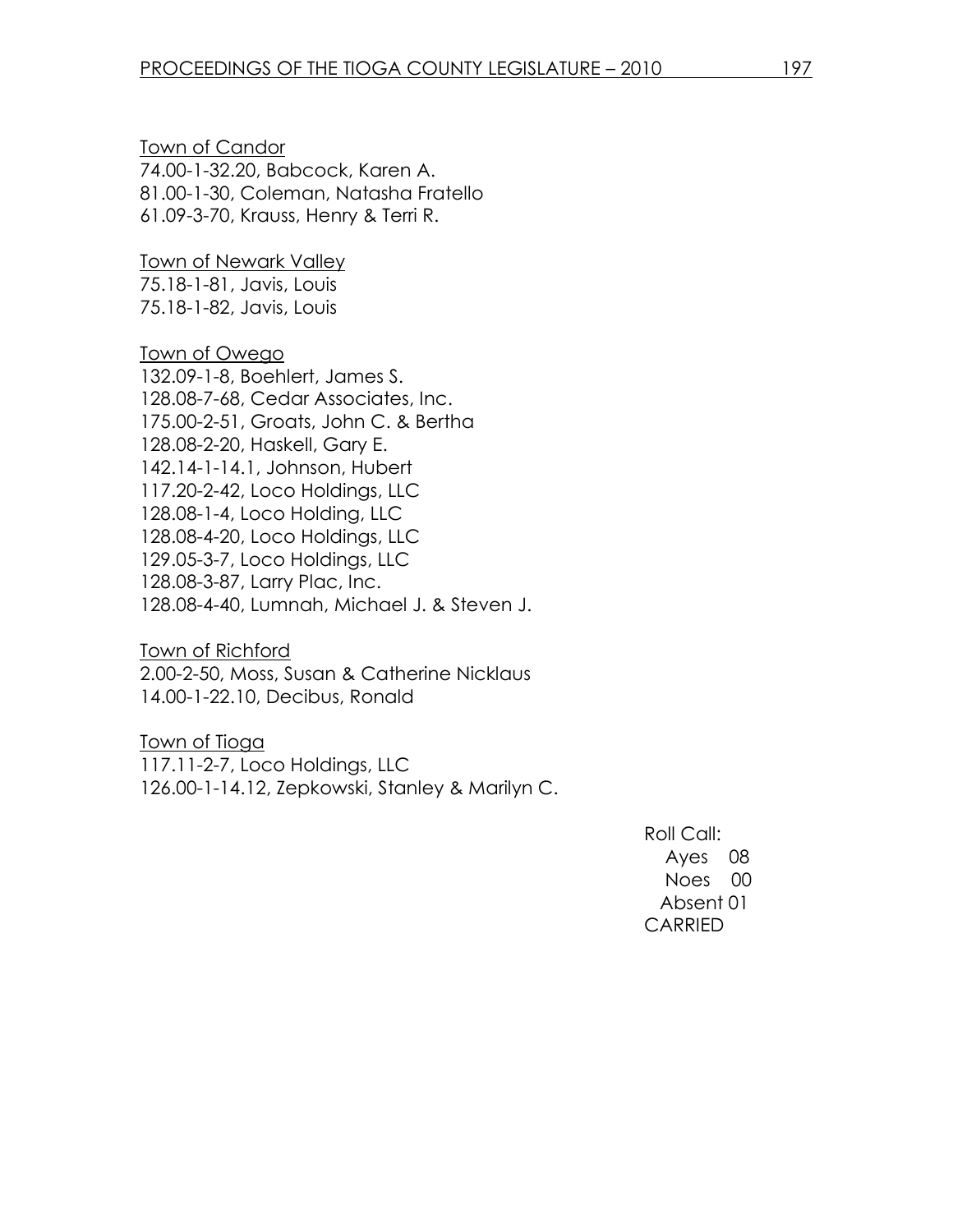REFERRED TO: THE REFERRED TO: THE REFERRED TO:

RESOLUTI0N NO. 158-10 AUTHORIZE THE SALE OF VICTORIA POLYNIAK PROPERTY LOCATED IN THE TOWN OF OWEGO TO DEBBIE MUSKA OR HER ASSIGNS

## Adoption moved by Legislator McEwen, Seconded by Legislator Monell.

WHEREAS: Property located in the Town of Owego, assessed to Victoria Polyniak, identified as Tax Map number 87.00-1-8.2, parcel number 12634 owes 2008, 2009 and 2010 taxes and is past the last date of redemption; and

WHEREAS: The County has been approached by Debbie Muska, who has made an offer to purchase the property for \$300.00, "as is", thereby placing the property back on the tax rolls; be it therefore

RESOLVED: That the Chair of the Tioga County Legislature be and hereby is authorized to sign and record on receipt of \$300.00 and recording costs, a Quit Claim Deed conveying the property assessed to Katherine Garrison, located in the, Town of Owego, identified on the Town of Owego Tax Map as number 87.00-1-8.2, parcel number 12634, to Debbie Muska or her assigns.

> Roll Call: Ayes 08 Noes 00 Absent 01 CARRIED

REFERRED TO: FINANCE/LEGAL COMMITTEE PERSONNEL COMMITTEE

RESOLUTION NO. 159-10 AUTHORIZE BACKFILL

 COUNTY ATTORNEY LAW DEPARTMENT

 Adoption moved by Legislator McEwen, Seconded by Legislator Monell.